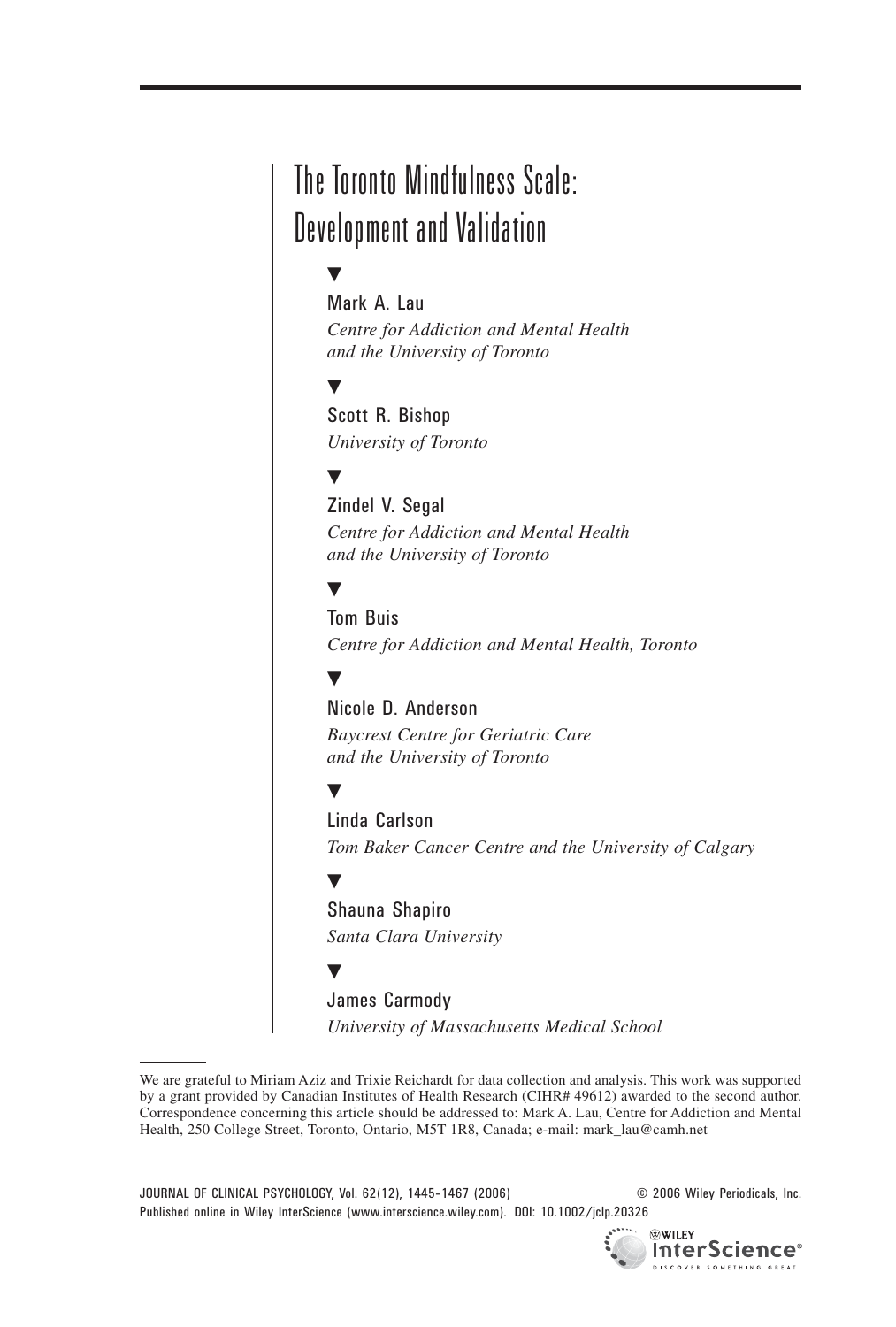$\blacktriangledown$ 

 $\blacktriangledown$ 

Susan Abbey *University Health Network and the University of Toronto*

## Gerald Devins *University Health Network and the University of Toronto*

In this study, the authors both developed and validated a self-report mindfulness measure, the Toronto Mindfulness Scale (TMS). In Study 1, participants were individuals with and without meditation experience. Results showed good internal consistency and two factors, Curiosity and Decentering. Most of the expected relationships with other constructs were as expected. The TMS scores increased with increasing mindfulness meditation experience. In Study 2, criterion and incremental validity of the TMS were investigated on a group of individuals participating in 8-week mindfulness-based stress reduction programs. Results showed that TMS scores increased following treatment, and Decentering scores predicted improvements in clinical outcome. Thus, the TMS is a promising measure of the mindfulness state with good psychometric properties and predictive of treatment outcome. © 2006 Wiley Periodicals, Inc. J Clin Psychol 62: 1445–1467, 2006.

Keywords: Toronto Mindfulness Scale; self-report assessment; mindfulness; meditation; psychometric characteristics

Mindfulness training is increasingly being used as a clinical intervention for a variety of problematic conditions. Salmon, Santorelli, and Kabat-Zinn (1998) documented that there were more than 240 programs using mindfulness-based interventions, a number that no doubt has increased. Mindfulness-based stress reduction (MBSR; Kabat-Zinn, 1990) and mindfulness-based cognitive therapy (MBCT; Segal, Williams, & Teasdale, 2002) are among the more widely practiced treatments designed to cultivate mindfulness skills primarily through formal meditation practices. Furthermore, dialectical behavior therapy (DBT; Linehan, 1993) and acceptance and commitment therapy (ACT; Hayes, Strosahl, & Wilson, 1999) advocate the development of mindfulness largely through the practice of behavioral skills. Finally, theoretical rationales have been proposed for integrating mindfulness training into the treatment of other clinical syndromes such as generalized anxiety disorder (e.g., Roemer & Orsillo, 2002), posttraumatic stress disorder (Wolfsdorf & Zlotnick, 2001), and substance abuse (Breslin, Zack, & McMain, 2002; Marlatt, 2002).

Although there has been considerable variability in terms of methodological rigor in clinical trials (for reviews see Baer, 2003; Bishop, 2002; Grossman, Niemann, Schmidt, & Walach, 2004), mindfulness-based interventions appear to lead to substantial reductions in a variety of medical and psychological conditions. For example, symptoms of chronic pain (Kabat-Zinn, Lipworth, & Burney, 1985), stress (Shapiro, Schwartz, & Bonner, 1998), panic disorder (Kabat-Zinn et al., 1992), depressive relapse (Teasdale et al., 2000), disordered eating (Kristeller & Hallett, 1999), and suicidal behavior (Linehan,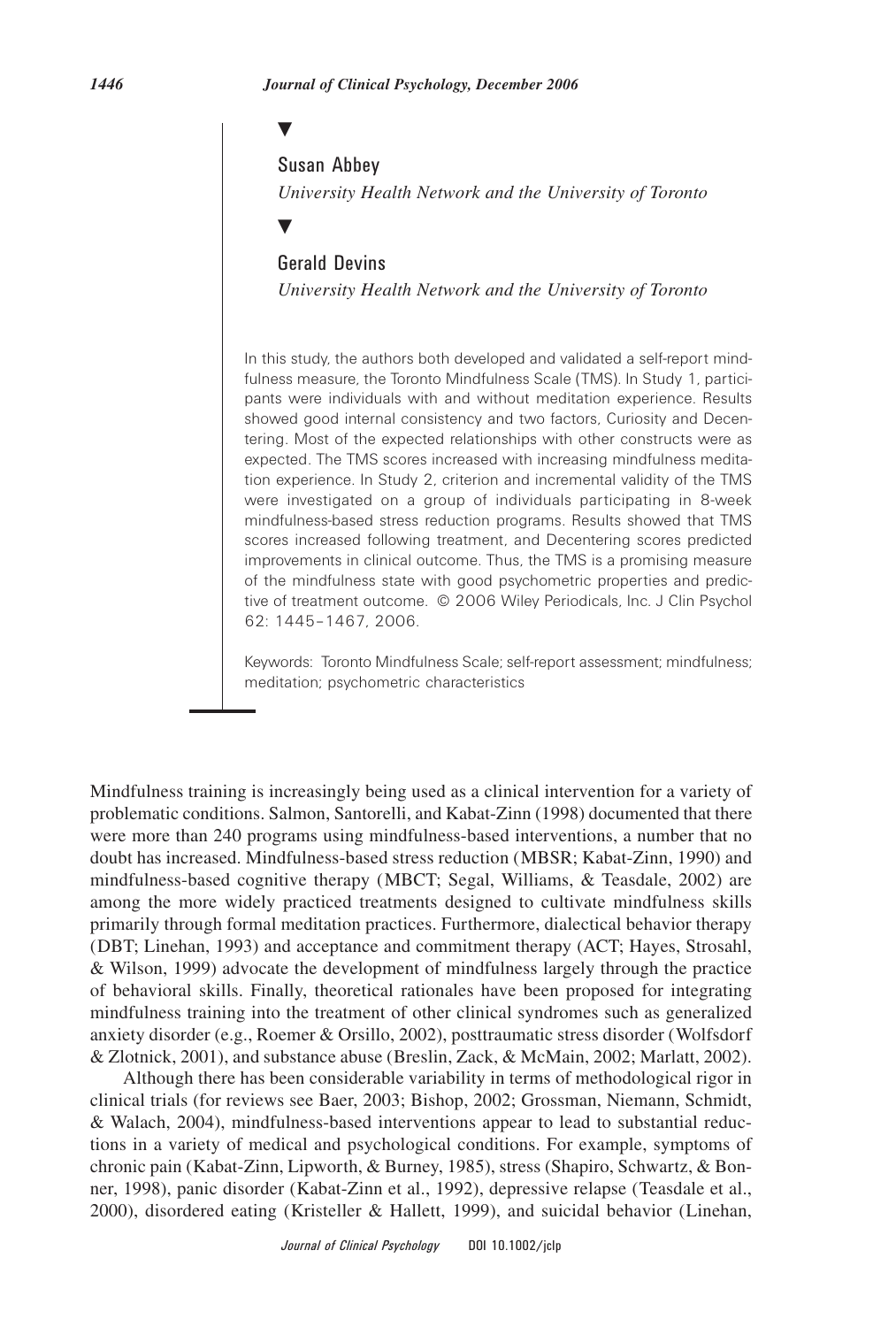Armstrong, Saurez, Allmon, & Heard, 1991) have all been shown to decrease following implementation of mindfulness-based interventions. Despite the encouraging outcome results, whether these treatments lead to increased mindfulness and whether increased mindfulness mediates mindfulness-based treatment outcomes has yet to be systematically investigated. Until recently, this has been due, in large part, to the lack of an operational definition of mindfulness.

Broadly conceptualized, mindfulness has been described as a non-elaborative, nonjudgmental, present-centered awareness in which each thought, feeling, or sensation that arises in the attentional field is acknowledged and accepted as it is (Kabat-Zinn, 1990; Shapiro & Schwartz, 1999; Segal et al., 2002). The goal of mindfulness in clinical settings is twofold: First, to increase insight into how automatic, habitual patterns of overidentification and cognitive reactivity to sensations, thoughts, and emotions increase stress and emotional distress; second, to reduce the vulnerability to these mind states, thereby producing lasting improvements in emotional well-being (Linehan, 1994; Teasdale, 1999). This mental training is achieved through becoming skillful in the practice of mindfulness meditation (e.g., Germer, 2005; Kabat-Zinn, 1990, 1994, 1998; Segal et al., 2002; Shapiro & Swartz, 1999, 2000). However, the insufficiently operationalized definitions have presented an important research challenge in evaluating mindfulness programs referred to above (Bishop, 2002).

Recently, a number of self-report mindfulness measures have been developed, including the Cognitive and Affective Mindfulness Scale (CAMS; Feldman, Hayes, Kumar, & Greeson, 2004), the Freiburg Mindfulness Inventory (FMI; Buchheld, Grossman, & Walach, 2001), the Kentucky Inventory of Mindfulness Skills (KIMS; Baer, Smith, & Allen, 2004), the Mindful Attention Awareness Scale (MAAS; Brown & Ryan, 2003), and the Mindfulness Questionnaire (MQ; Chadwick, Hember, Mead, Lilley, & Dagnan, 2005). In addition, The Revised Cognitive and Affective Mindfulness Scale (CAMS-R; Feldman, Hayes, Kumar, Kamholz, Greeson, & Laurenceau, 2005) and the Philadelphia Mindfulness Scale (PHLMS; Cardaciotto & Hebert, 2005) are under development. Interestingly, all these measures were originally designed to assess mindfulness as a trait-like quality that is manifest as a general tendency to be mindful in daily life.

Alternatively, mindfulness can be viewed as a mode, or state-like quality, that is maintained only when attention to experience is intentionally cultivated with an open, nonjudgmental orientation to experience (Bishop et al., 2004). Specifically, the proposed two-component mindfulness definition was (a) the intentional self-regulation of attention to facilitate greater awareness of bodily sensations, thoughts, and emotions; and (b) a specific quality of attention characterized by endeavoring to connect with each object in one's awareness (e.g., each bodily sensation, thought, or emotion) with curiosity, acceptance, and openness to experience. Such a state involves an active process of relating openly with one's current experience by allowing current thoughts, feelings, and sensations (Hayes et al., 1999). Based on this definition, the next step was to develop a scale that could assess the subjective experience of a mindfulness state retrospectively in reference to mindfulness meditation techniques designed to evoke the mindfulness state. This retrospective method has been demonstrated to increase reliability and validity, and to minimize error attributable to memory bias (Ericsson & Simon, 1980; Klinger, 1978; Singer & Kolligian, 1987).

Furthermore, Bishop et al. (2004) proposed that mindfulness is distinct from other forms of self-focused attention such as anxious preoccupation or rumination that, contrary to the goals of mindfulness-based treatments, have been shown to exacerbate distress and maintain psychopathology (e.g., Nolen-Hoeksema, 1991; Pyszczynski & Greenberg, 1987; Trapnell & Campbell, 1999). This model defines mindfulness as an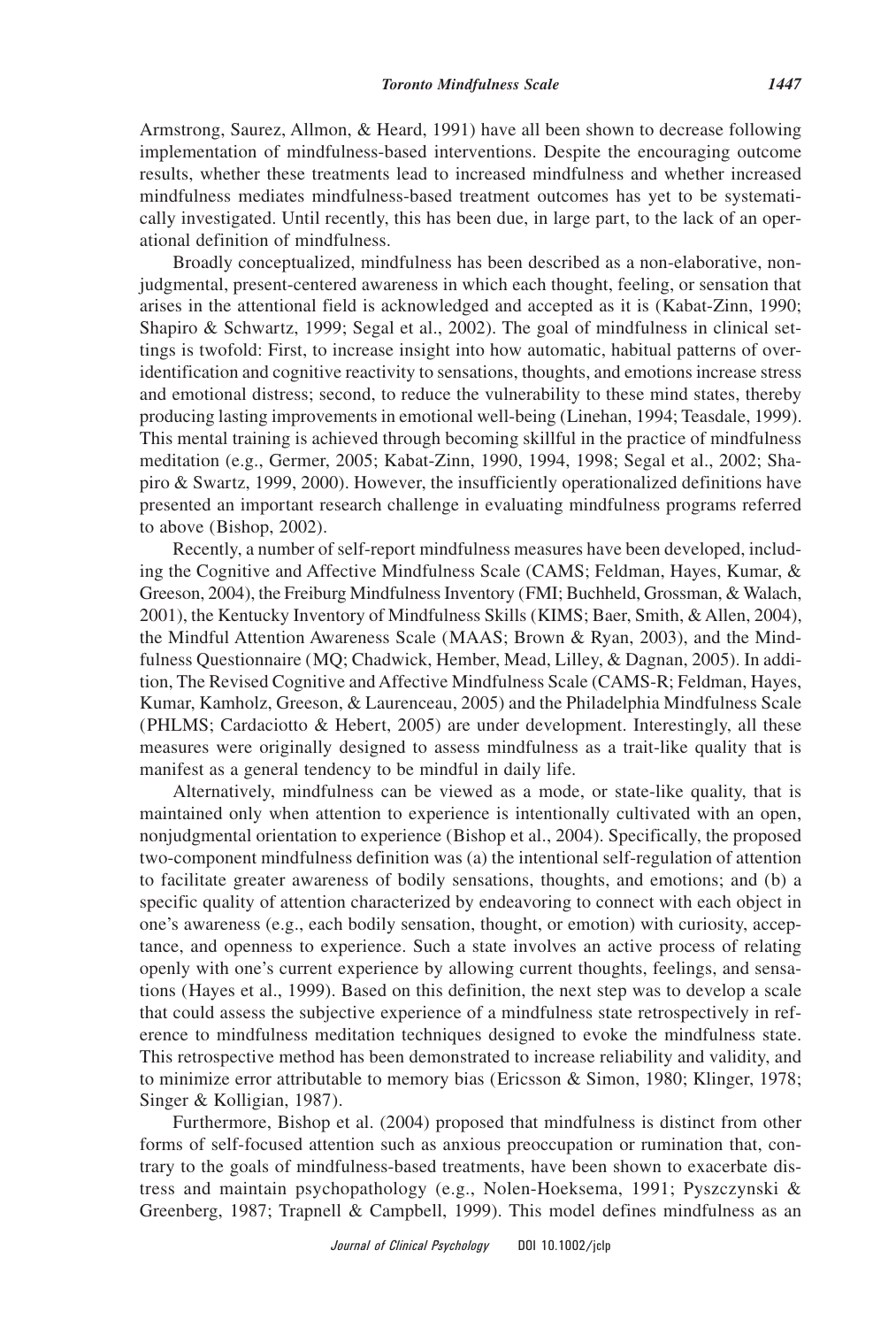intentional, reflective style of introspection or self-observation that, in addition, differs from concentrative meditation (Smith, 1975). Concentrative practices involve maintaining one's attention on a single focus of awareness such as a single word or phrase, a candle flame, or even one's own breathing (e.g., transcendental meditation, clinically standardized meditation). Although mindfulness, or insight meditation, also includes some concentrative practices, the focus of attention is unrestricted such that the meditator develops an awareness of one's present experience, including thoughts, feelings, or physical sensations as they consciously occur on a moment-by-moment basis.

Based on this definition, we investigated relationships between the Toronto Mindfulness Scale (TMS) and several measures of attention and awareness to evaluate the construct validity of the TMS. As far as mindfulness is thought to reflect a self-regulated awareness of bodily sensations, thoughts, and feelings, the construct appears to be conceptually similar to situational self-awareness, defined as an awareness of both internal states (thoughts and feelings) and an awareness of one's surroundings (SSAS; Buss, 1980). Mindfulness appears to share some overlap with absorption, which is defined as the ability to maintain a state of attentional involvement on current experience and is typically measured using the Tellegen Absorption Scale (TAS; Tellegen & Atkinson, 1974). However, the TAS also assesses the tendency to think in images and to experience altered states of consciousness (Tellegen, 1982). Thus, mindfulness is expected to overlap to a modest degree with absorption. Mindfulness further seems to reflect the polar opposite of inattentiveness or absentmindedness that might result in cognitive failures (e.g., attention drifting while reading, forgetting why one chose to move from one part of his or her house to the other). Finally, although mindfulness involves the self-regulation of attention, it appears to be distinct from other forms of attention control, most notably dissociation, which involves altered states of consciousness such as feelings of merger or depersonalization along with a lack of awareness of one's own experience (Putnam, 1985). We thus predicted that the TMS would be positively correlated with situational self-awareness, negatively correlated with cognitive failures, and independent of dissociation.

Mindfulness is further defined by a style of self-focused, nonelaborative attention characterized by experiential openness, curiosity, and acceptance. Mindfulness thus appears to be related more to intentional states of self-reflectiveness (a curious, decentered style of introspection) than to involuntary states of rumination (RRQ; Trapnell & Campbell, 1999) or self-consciousness (SSAS-Self-Consciousness; Buss, 1980), which are distinct styles of self-focused attention. Mindfulness also appears to be related to openness to experience, which refers to receptivity to feelings, intellectual curiosity, and a willingness to have new experiences (NEO-FFI; McCrae & Costa, 1985). Mindfulness would not appear to share much overlap with psychological mindedness, which refers to the ability to reflect upon and understand the meanings and motivations for one's thoughts, feelings, and behaviors (Conte, Ratto, & Karasu, 1996). Thus, we predicted that the TMS would be positively correlated with measures of reflectiveness and openness to experience and unrelated to ruminative self-focused attention, self-consciousness, and psychological mindedness. Finally, we would expect that these qualities are also unrelated to socially desirable responding. Thus, the second goal of this study was to investigate whether mindfulness shares qualities with other constructs involving a reflective style of self-focused attention and experiential openness, and is distinct from anxiously preoccupied or ruminative forms of self-focused attention.

Furthermore, Bishop et al. (2004) proposed that mindfulness is similar to a skill that can be developed with practice; developing the skills through meditation practice is thus thought to allow one to choose a mindfulness state more often. We predicted that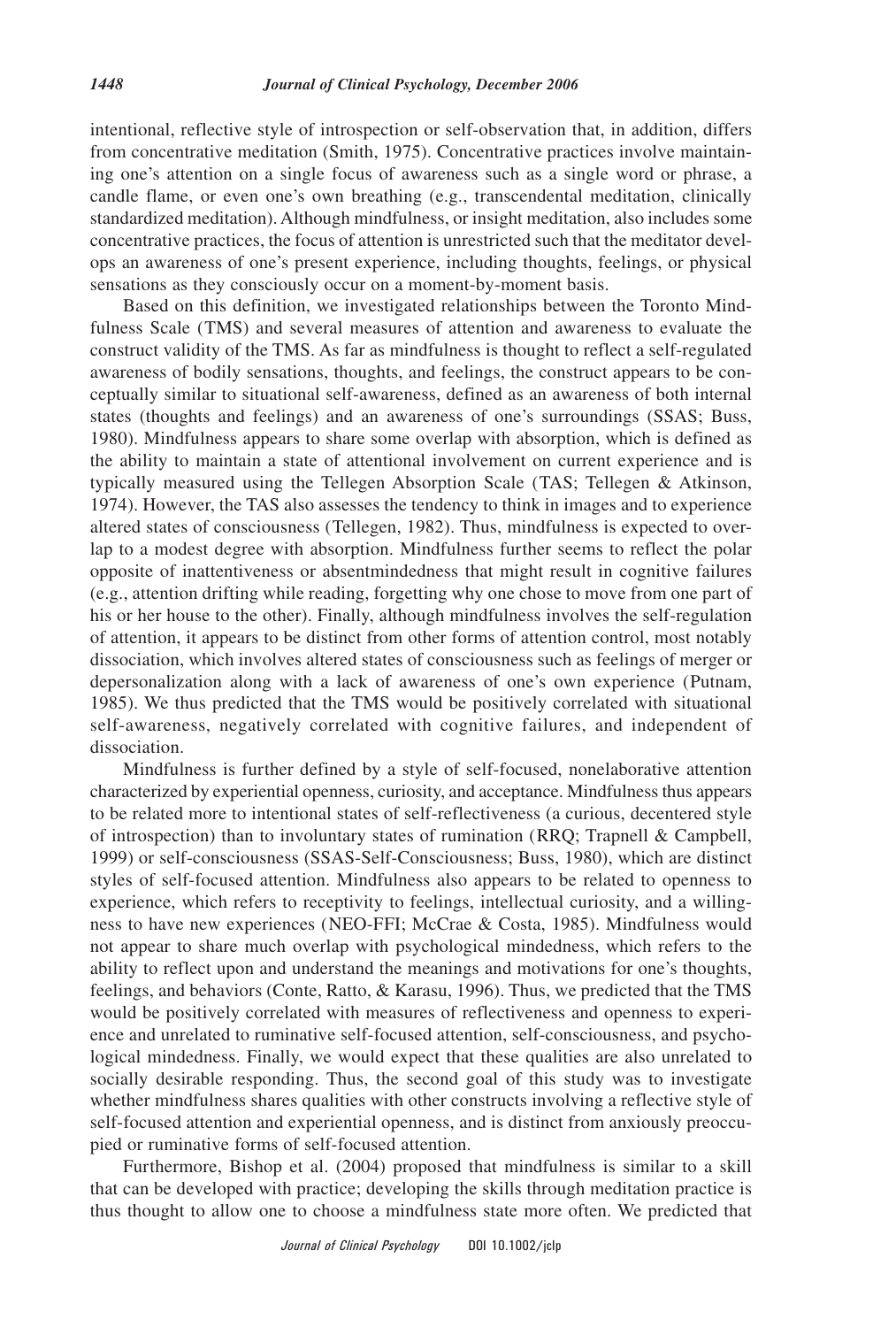respondents with greater experience in mindfulness meditation would score higher on the TMS than those with less experience in mindfulness meditation. Finally, because increased mindfulness is thought to improve clinical outcomes (Kabat-Zinn, 1994), we predicted that increases in TMS scores from pre- to postparticipation in an MBSR program would be associated with reduced stress and mood disturbances.

In sum, the development of the TMS represents an initial step in a line of research evaluating mindfulness as a mechanism underlying the efficacy of mindfulness-based treatments. In this article, we describe the development of the TMS and two studies that were designed to determine the psychometric properties of the instrument. Study 1 investigates internal consistency, factor structure, relationships with other constructs, and criterion-related validity. Study 2 further examines the criterion-related, and incremental validity, of the TMS for a group of individuals who participated in an 8-week mindfulnessbased treatment.

#### Development of the Toronto Mindfulness Scale Candidate Items

Forty-two statements were derived to reflect the operational definition of mindfulness developed by our consensus team (Bishop et al., 2004), and judged by the researchers of those meetings to be consistent with the conceptual model. These included items reflecting the subjective aspects of attentional self-regulation and a quality of nonelaborative attention characterized by curiosity, acceptance, and openness to experience with all items referring to an immediately preceding meditation session. The TMS instructions asked participants to reflect on an immediately preceding meditation session and to indicate the degree to which each of the 42 statements described what they just experienced on a 5-point scale from 0 (*not at all*) to 4 (*very much*).1

Study 1: Internal Consistency, Factor Structure, Construct, and Criterion Validity

#### *Method*

*Participants and procedure.* Three-hundred ninety participants consisting of 176 men and 214 women with a mean age of 40.8 years  $(SD = 13.3)$  were recruited for this study. Participants with no mindfulness meditation experience were recruited through newspaper advertisements  $(n = 134)$  and among a group of people registered (but not participating) in a mindfulness meditation training retreat  $(n = 24)$ . These participants were carefully screened to ensure that they had no previous experience with any form of meditation (including yoga, tai chi, and qi-gong). Participants  $(n = 232)$  with various levels of experience in mindfulness meditation were recruited from a variety of settings. Experience was defined as having at least 8 weeks of experience in the daily practice of mindfulness meditation.<sup>2</sup> We recruited from the following settings: (a) a local Buddhist meditation center, (b) experienced practitioners registered for a mindfulness meditation retreat, (c) MBSR clinicians trained in mindfulness techniques, (d) a nonclinical sample of participants who recently completed an 8-week mindfulness-based stress reduction

<sup>&</sup>lt;sup>1</sup>The instructions were as follows: "We are interested in what you just experienced. Below is a list of things that people sometimes experience. Please read each statement. Next to each statement are five choices: "not at all," "a little," "moderately," "quite a bit" and "very much." Please indicate the extent to which you agree with each statement. In other words, how well does the statement describe what you just experienced?"

<sup>&</sup>lt;sup>2</sup>Because mindfulness-based treatments are typically 8 weeks in duration, we reasoned that this would be a conservative estimate of the amount of practice in the techniques required to acquire the skills to evoke mindfulness.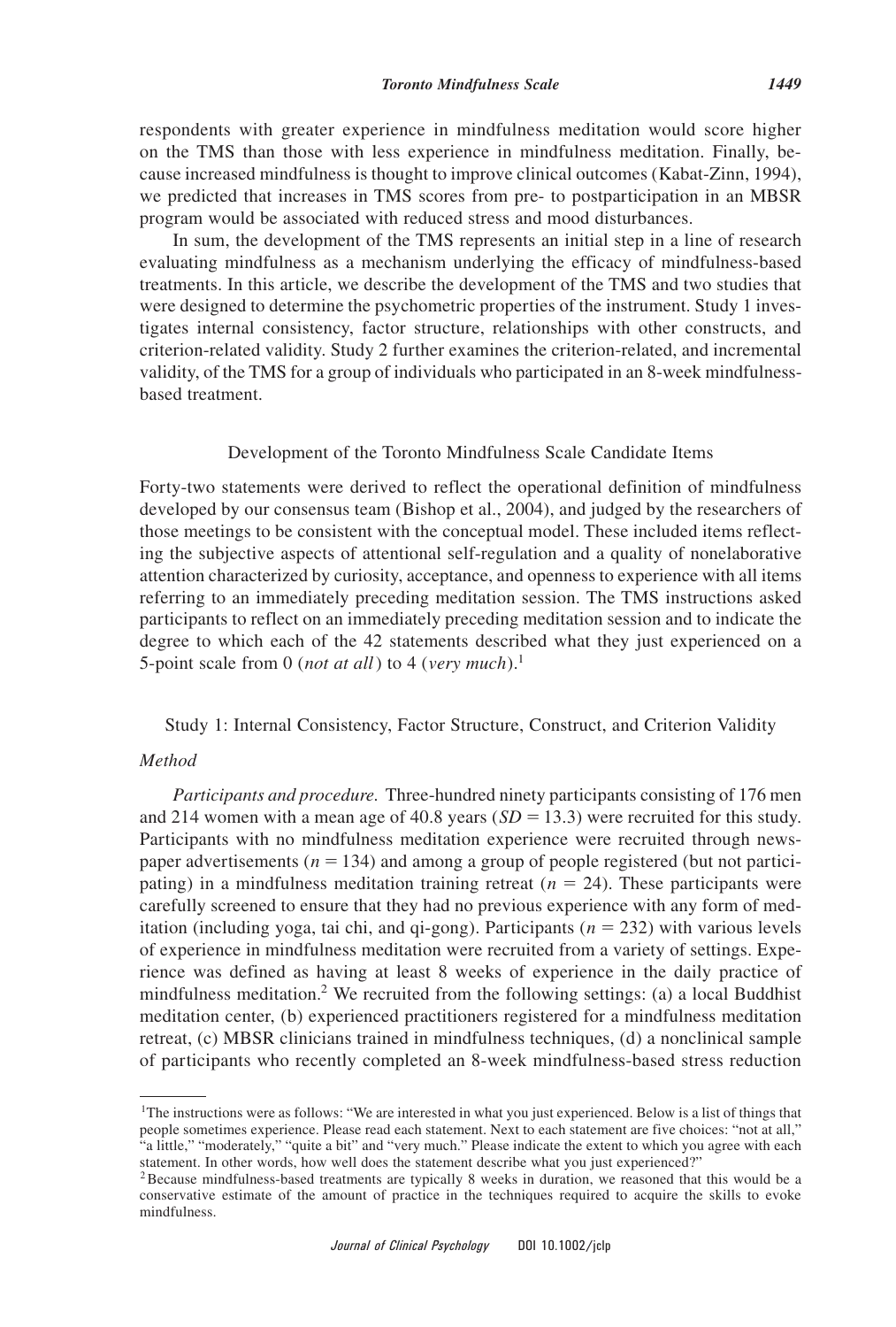program offered through a local community center, and (e) newspaper advertisements asking for volunteers with experience in mindfulness meditation. The range of mindfulness meditation experience was  $2-360$  months (mode  $= 6$  months). There were no significant differences in terms of age between the meditators and nonmeditators ( $p > .05$ ), and the ratio of men to women was similar across the two inexperienced and experienced groups.

Participants, tested in groups of 5 to 25, were seated in chairs or on meditation cushions according to their preference, and given the following instructions: "For the next 15 minutes, please pay attention to your breathing and anything that might arise during your experience." No other instructions were given. Maintaining awareness on the breath and noting sensations, thoughts, and feelings that arise is a basic mindfulness meditation technique. Thus, it was expected that asking experienced meditators to be aware of their breath in this manner would be sufficient to evoke a state of mindfulness. For those inexperienced in mindfulness techniques, we would not expect a mindfulness state to be evoked. After 15 minutes, participants completed the TMS in reference to what they were aware of experiencing during that period. To assess construct validity, a subset of 165 research participants completed the battery of self-report measures described below following completion of the TMS. Participants were paid \$20 for their time.

#### *Measures*

The Tellegen Absorption Scale (TAS; Tellegen, 1982) was used to measure absorption. This scale consists of 34 true–false items. Internal consistency coefficient alpha is 0.88 and it correlates with several variables such as the ability to be hypnotized and imagery (Roche & McConkey, 1990).

The Situational Self-Awareness Scale (SSAS; Govern & Marsch, 2001) was used to measure situational self-awareness. This 9-item scale yields three subscales reflecting private self-awareness or internal state awareness (e.g., "Right now, I am conscious of my inner feelings";  $\alpha = 0.70$ ), public self-awareness or self-consciousness (e.g., "Right now, I am self-conscious about the way I look";  $\alpha = 0.82$ ) and awareness of immediate surroundings (e.g., "Right now, I am keenly aware of everything in my environment";  $\alpha = 0.72$ ). The measure is sensitive to changes in self-awareness over time and across situations (i.e., laboratory manipulations to increase self-awareness).

The Cognitive Failures Questionnaire (CFQ; Broadbent, Cooper, FitzGerald, & Parkes 1982) was used as the measure of cognitive failures. This 25-item scale measures the propensity to experience failures in cognition and behavior due to inattention. Internal consistency coefficient alpha is 0.79.

The Dissociative Experiences Scale (DES; Bernstein & Putnam, 1986) was used to measure dissociative experiences. This 28-item instrument assesses the frequency with which individuals experience a variety symptoms of dissociation, defined as "a lack of normal integration of thoughts, feelings, and experiences into the stream of consciousness and memory" (Bernstein & Putnam, 1986, p. 727). Internal consistency coefficient alpha is 0.60 and the scale has been shown to discriminate between those with and without dissociative-spectrum disorders.

The NEO-Five Factor Inventory (NEO-FFI; Costa & McCrae, 1992) Openness subscale was administered to evaluate openness to experience. This is a 12-item subscale that measures openness to feelings and new experiences ( $\alpha = 0.87$ ).

The Psychological Mindedness Scale (PMS; Conte et al., 1990) was used to measure psychological mindedness, defined as a "person's ability to see relationships among thoughts, feelings, and actions, with the goal of learning the meanings and causes of his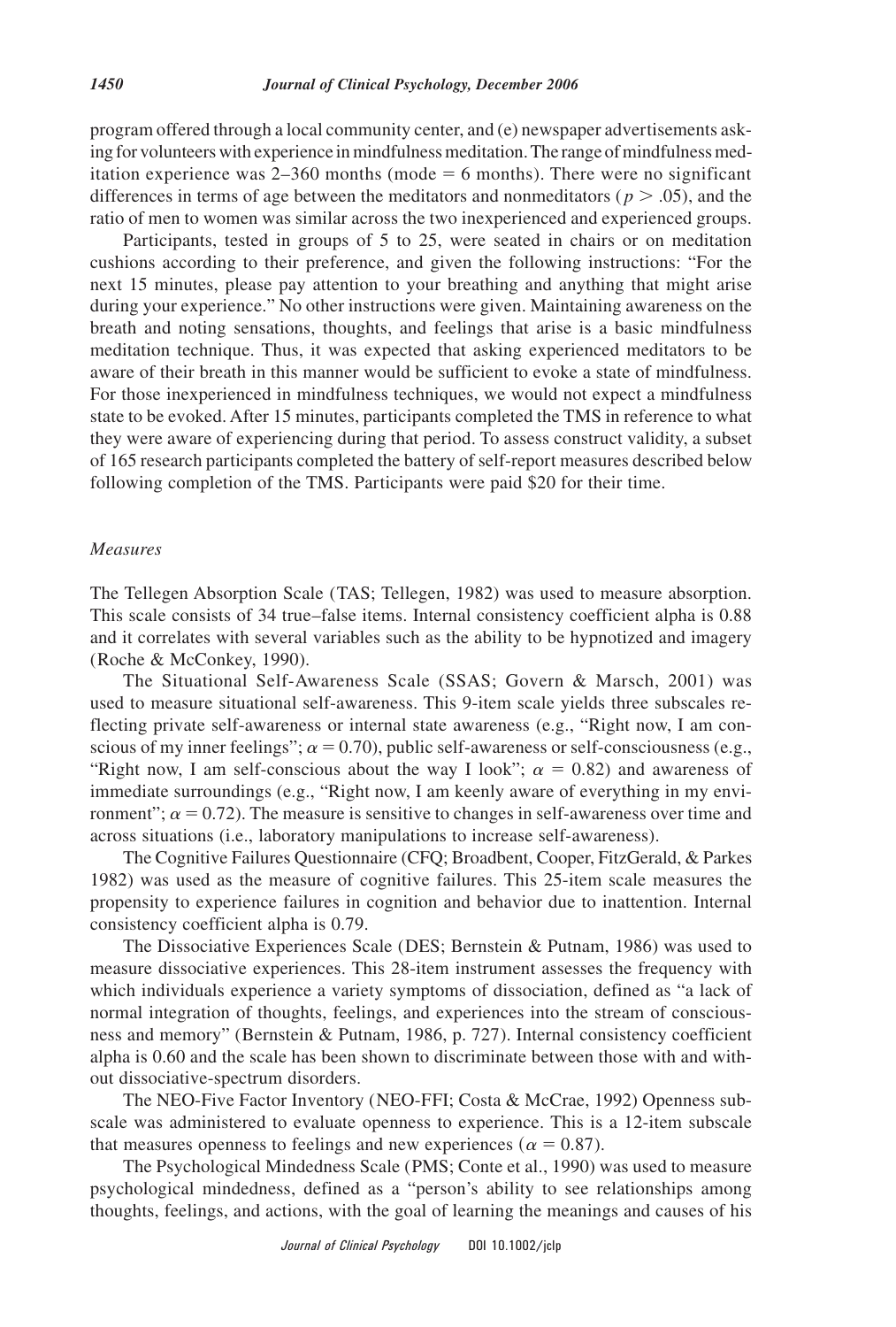experiences and behavior" (Applebaum, 1973, p. 36). This 45-item scale measures, for example, access to one's feelings, interest in the relations between feelings and behavior and motivation for change. Internal consistency coefficient alpha is 0.84.

The Rumination-Reflection Questionnaire (RRQ; Trapnell & Campbell, 1999) was administered to measure style of self-focused attention. This 24-item scale measures two orthogonal styles of self-observation: rumination (e.g., "I tend to "ruminate" or dwell over things that happened to me for a really long time afterward";  $\alpha = 0.90$ ) and reflection (e.g., "My attitudes and feelings about things fascinate me";  $\alpha = 0.91$ ).

The Marlow-Crowne Social Desirability Scale (Crowne & Marlowe, 1960) was used to measure socially desirable responding. This 33-item inventory assesses the tendency to present oneself in a socially desirable manner. Internal consistency coefficient alpha is .88.

#### *Internal Consistency*

Sixteen of the original 390 participants were identified and removed as multivariate outliers with endorsement patterns that could be considered markedly atypical, such as endorsing every item with either a 0 or a 4. Six of the 42 candidate items with extreme skewness and kurtosis were removed from the pool of candidate items. We proceeded to examine the correlations among the remaining 36 candidate items and computed reliability estimates based on the responses of the 374 individuals. One item was removed due to its comparatively low item-total correlation ( $r = .28$ ). The remaining 35 items showed high internal consistency, with an alpha coefficient of .95 and an average item-total correlation of  $r = .53$ . The item content of the deleted items was general in scope, and there was no clear evidence of redundancy in meaning among the remaining items based on magnitude of interitem correlations or face validity.

#### *Exploratory Factor Analysis*

*Participants.* We used random sampling to split the remaining 374 individuals into Sample 1 ( $n = 174$ ) for the exploratory factor analysis (EFA), and Sample 2 for the confirmatory factor analysis (CFA;  $n = 200$ ). In Sample 1, the mean age was 41.2 years  $(SD = 13.6)$  and 54% were women. Meditation experience ranged from no experience to 17 years ( $M = 3.4$ ,  $SD = 4.6$ ). The sample size of 174 cases was considered to be sufficient for the EFA (MacCallum, Widaman, Zhang, & Hong, 1999) based on the initial pool of 35 test items with moderate-sized prior communalities ( $M = 0.49$ ,  $SE = 0.02$ ).

Using Sample 1, responses to the 35 candidate TMS items were subjected to EFA using squared multiple correlations for prior communalities. The method of maximum likelihood (ML) extraction method was used, followed by an oblimin (oblique) rotation to allow for correlation between the factors. No restriction was applied to the number of factors to be estimated, and the ML method was used to make use of goodness of fit indices not available with other extraction methods (Fabrigar, Duane, MacCallum, & Strahan, 1999).

#### *Results and Discussion*

The initial run resulted in a three-factor solution, but the scree plot provided evidence for a two-factor solution, and 20 items either failed to load substantially on one factor (i.e., factor loading less than .40), or loaded strongly on two or more factors. We deleted these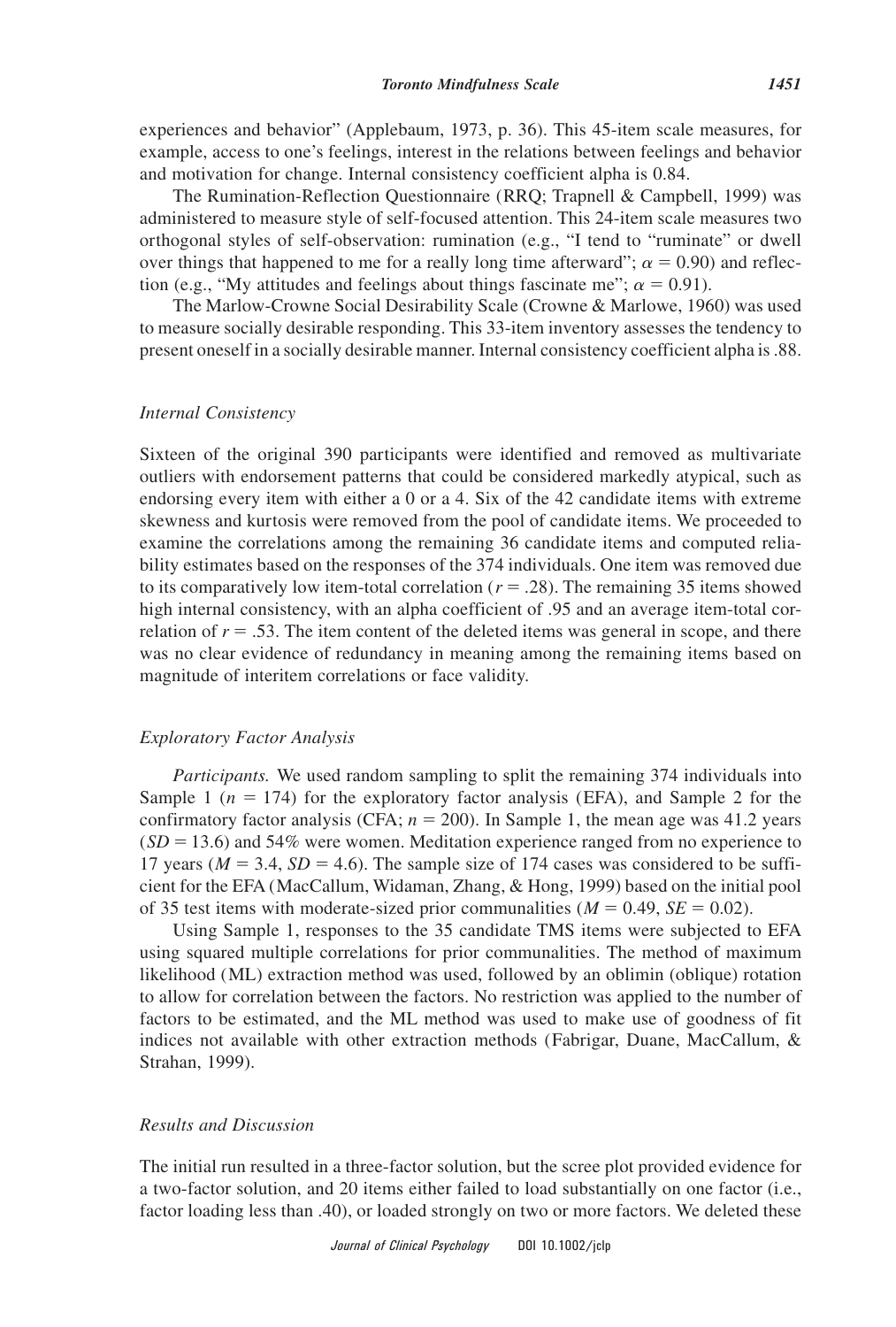20 items and attempted to derive a new solution based on the remaining 15 items. The second run resulted in a clear two-factor solution based on an examination of the scree plot and preliminary eigenvalues. The first and second factors accounted for about 66% and 29%, respectively, of the explainable variance. The solution converged in four iterations with simple structure, a Kaiser's measure of sampling adequacy of .86 and a Tucker and Lewis reliability coefficient of .91, indicating that this two-factor model demonstrated a good fit to the data. The factors themselves were correlated  $(r = .26)$ , and because the average interitem correlations for each factor are substantially larger than the interfactor correlation, we have some initial support for the discriminant validity of a two-factor TMS (Clark & Watson, 1995). The TMS items and their factor loadings, along with reliability estimates are presented in Table 1.

Factor 1 is labeled *Curiosity* as the items loading on this factor all reflect awareness of present moment experience with a quality of curiosity. Factor 2 is labeled *Decentering* as the items loading on this factor emphasize awareness of one's experience with some distance and disidentification rather then being carried away by one's thoughts and feelings and is conceptually similar to decentering as defined by Teasdale et al. (2002).

|     |                                                                                     |        | Factor loadings |  |
|-----|-------------------------------------------------------------------------------------|--------|-----------------|--|
|     | Toronto Mindfulness Scale (TMS) items:<br>Original item number and content          | 1      | $\overline{c}$  |  |
| 17: | I was curious about my reactions to things.                                         | .83    | $-.13$          |  |
| 32: | I was curious about what I might learn about myself by taking notice of how I react |        |                 |  |
|     | to certain thoughts, feelings or sensations.                                        | .78    | $-.12$          |  |
| 26: | I was curious to see what my mind was up to from moment to moment.                  | .73    | .10             |  |
| 06: | I was curious about each of the thoughts and feelings that I was having.            | .71    | $-.09$          |  |
| 39: | I remained curious about the nature of each experience as it arose.                 | .70    | .23             |  |
| 41: | I was curious about what I might learn about myself by just taking notice of what   |        |                 |  |
|     | my attention gets drawn to.                                                         | .70    | .13             |  |
| 29: | I noticed subtle changes in my mood.                                                | .46    | .08             |  |
| 34: | I was more invested in just watching my experiences as they arose, than in figuring |        |                 |  |
|     | out what they could mean.                                                           | $-.09$ | .82             |  |
| 33: | I was more concerned with being open to my experiences than controlling or          |        |                 |  |
|     | changing them.                                                                      | .08    | .71             |  |
| 37: | I was receptive to observing unpleasant thoughts and feelings without interfering   |        |                 |  |
|     | with them.                                                                          | $-.07$ | .70             |  |
| 42: | I approached each experience by trying to accept it, no matter whether it was       |        |                 |  |
|     | pleasant or unpleasant.                                                             | .01    | .67             |  |
| 20: | I was open to taking notice of anything that might come up.                         | .10    | .55             |  |
| 40: | I was aware of my thoughts and feelings without over-identifying them.              | $-.01$ | .53             |  |
| 35: | I experienced my thoughts more as events in my mind than as a necessarily           |        |                 |  |
|     | accurate reflection of the way things 'really' are.                                 | $-.04$ | .52             |  |
| 36: | I experienced myself as separate from my changing thoughts and feelings.            | .09    | .49             |  |
|     | Scale reliability estimates                                                         | F1     | F2              |  |
|     | Coefficient alpha                                                                   | .88    | .84             |  |
|     | Mean interitem correlations                                                         | .50    | .39             |  |
|     | Standard deviation of interitem correlations                                        | .10    | .10             |  |
|     | Percentage of explained variance                                                    | 66     | 29              |  |

Table 1 *Exploratory Factor Analysis (EFA) Results: Factor Loadings and Reliability Estimates*

*Note*. The factor loadings for the TMS items belonging to each factor are printed in boldfaced type.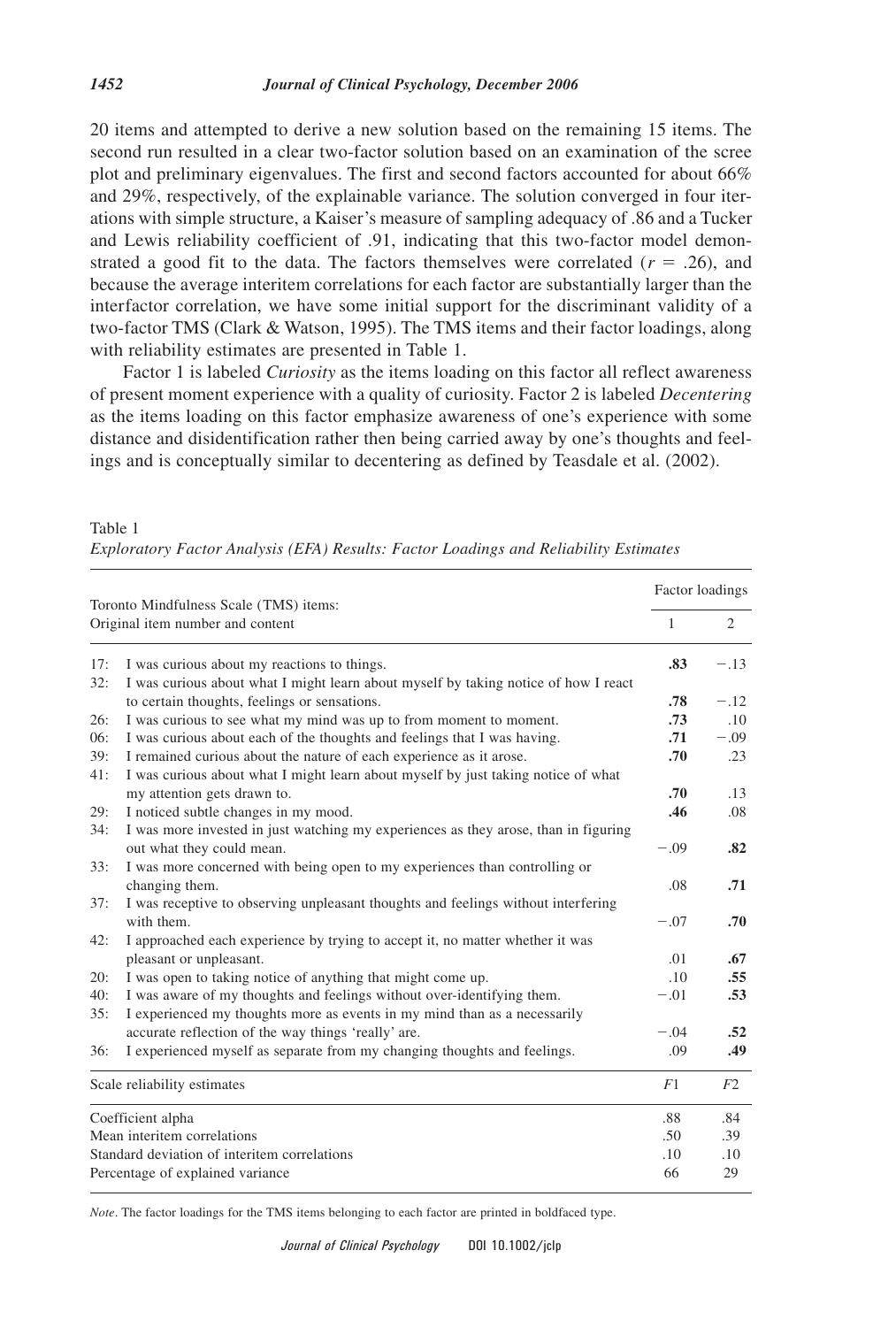#### *Confirmatory Factor Analysis*

*Participants.* We used data based on the 200 remaining cases from the second randomly sampled data set to conduct a CFA using the CALIS procedure in SAS (SAS Institute, Inc., 1989) with the maximum likelihood estimation method. A CFA with twofactors would have 31 estimated parameters, and this would require a minimum of 155 cases (5 times the number of parameters) making the sample size of 200 adequate for this procedure. The mean age of the participants in this sample was  $42.5$  years  $(SD = 13.1)$ and 56% were women. Meditation experience ranged from no experience to 17 years  $(M = 3.6, SD = 4.7)$ . There were no age or sex differences between the two samples.

#### *Results and Discussion*

The CFA was used to test the fit between the EFA-derived factors and items in an independent sample. We found mixed support for the proposed two-factor model. All estimated parameters were statistically significant and at least of moderate size. Residuals were symmetrical but with a few extreme values, and this lack of fit was reflected in the modest values for fit indices. It became clear after a systematic review of residuals, covariance matrices, and modification indices that two items (i.e., TMS20 from Factor 1 and TMS29 from Factor 2) were multidimensional, loading across factors and covarying more strongly than predicted with at least half of the items from the other factor. Instead of modifying the model by adding two parameters, we reestimated a simplified version of the two-factor model by removing these two items. We acknowledge a susceptibility to chance characteristics of the CFA sample driving this decision (MacCallum, Roznowski, & Necowitz, 1992). However, given that this modification served to simplify the model rather than add to its complexity, and that the two items in question also were not strong performers in the EFA independent sample, we felt justified in refitting this simpler model, which would retain more than enough items per scale at six and seven, respectively.

The chi-square test fit criterion for the modified CFA model was significant,  $\chi^2(64)$  = 138.24,  $p < .0001$ , but with a magnitude of just over twice the number of degrees of freedom, meeting a general threshold for goodness of fit (Hatcher, 1994). Other ML fit indices provided support for the model, notably Bentler's Comparative Fit Index (CFI; Bentler, 1990) and Bentler and Bonett's Non-normed Index (NNFI; Bentler & Bonett, 1980) with values of .94 and .92, respectively. These indices reflect goodness of fit as they exceed .90, and approach a value of 1.00; hence, they are less likely to be influenced by sample size (Marsh, Balla, & McDonald, 1988).

Factor loadings were both statistically significant and at least moderately large in magnitude, ranging from .56 to .82, indicating that items converged meaningfully onto the scales as predicted. Normalized residuals were symmetric but contained extreme values. Further modification was ruled out, however, to guard against too heavy a reliance on the unique structure of this sample for conclusions about the TMS subscales.

Scale reliability was assessed in several ways. Item variance, indicated by the squared correlation between matched items and factors, ranged from .32 to .67. The proportion of item-level variance to measurement error was .57 and .27 for Curiosity and Decentering, respectively. Reliability estimates of the composites, analogous to a coefficient alpha for internal consistency for the scales, were .86 and .87.

The discriminant validity of the two-factor model was also assessed. A chi-square difference test, which compares the difference between the current two-factor model and one in which the interfactor correlation parameter is fixed to 1, was statistically significant,  $\chi^2(1) = .349.74$ ,  $p < .0001$ , indicating that a unidimensional model would be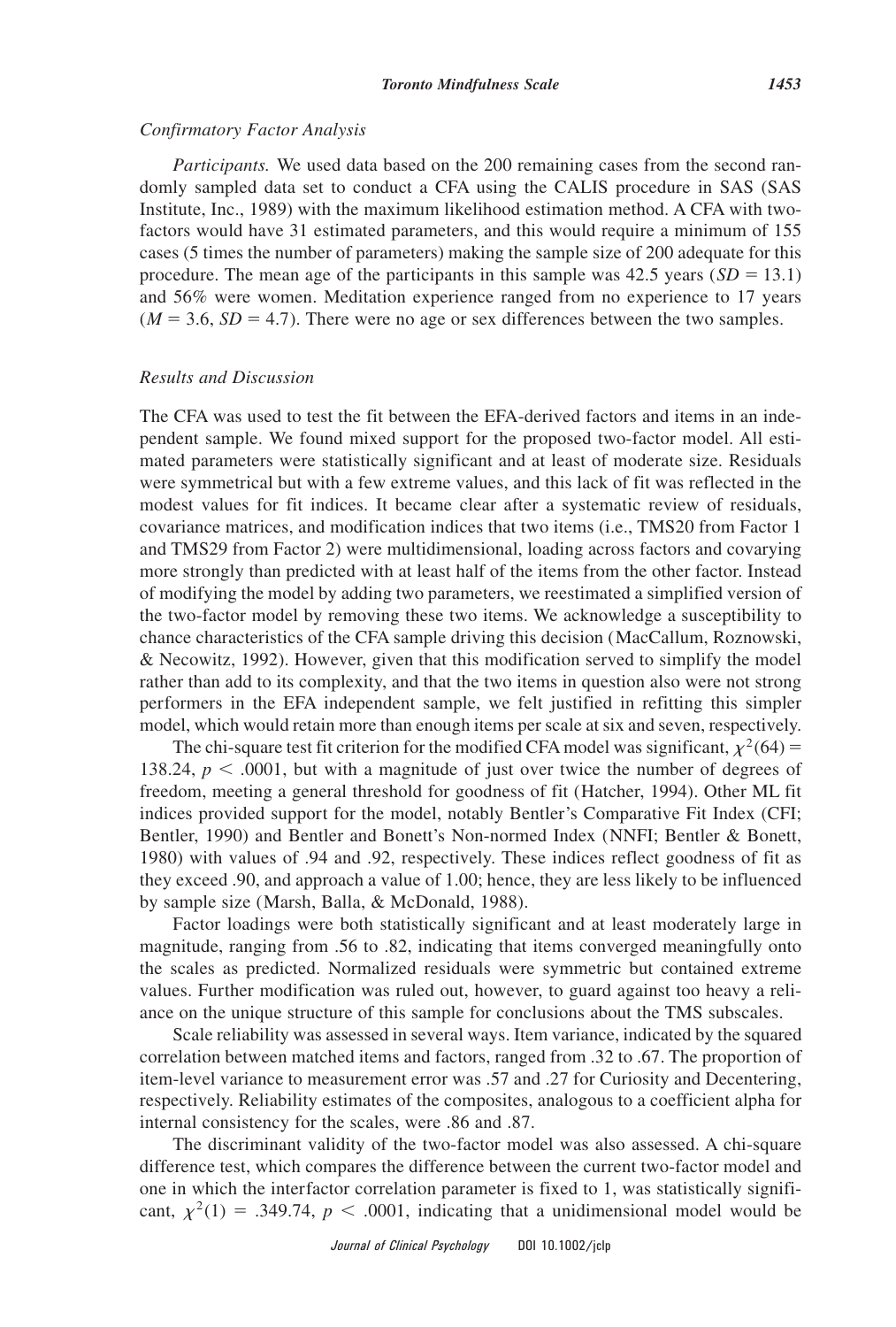clearly inferior to the current two-factor model. The 95% confidence interval for the interfactor correlation ( $r = .42$ ) did not include a value of 1 (.28  $\leq$  CI<sub>.95</sub>  $\leq$  .56) providing further support for two distinct but related latent constructs. The final set of TMS items with factor loadings and reliability estimates are presented in Table 2.

#### *Correlations Between the Toronto Mindfulness Scale and Other Constructs*

*Participants.* The subset of 165 research participants who received the additional measures described above were part of the larger sample randomly divided into two sets for the main analyses. The mean age of the participants in this subsample was 42.1 years  $(SD = 13.3)$  and 52.7% were women. Meditation experience ranged from no experience to 15 years ( $M = 2.9$ ,  $SD = 5.7$ ). There were no age or sex differences between this and the two main samples.

#### *Results and Discussion*

In Table 3, we provide a summary of correlates with the subscale scores for Curiosity and Decentering. Both the Curiosity and Decentering subscales were significantly and positively

| TMS Factors and item numbers                      | Standardized<br>loading | $t$ Test <sup>a</sup> | Item reliability           |
|---------------------------------------------------|-------------------------|-----------------------|----------------------------|
| Curiosity                                         |                         |                       |                            |
| 17                                                | .77                     | 8.31                  | .59                        |
| 32                                                | .76                     | 8.38                  | .58                        |
| 26                                                | .77                     | 8.23                  | .60                        |
| 06                                                | .62                     | 9.25                  | .38                        |
| 39                                                | .77                     | 8.20                  | .60                        |
| 41                                                | .82                     | 7.53                  | .67                        |
| Decentering                                       |                         |                       |                            |
| 34                                                | .76                     | 7.93                  | .57                        |
| 33                                                | .72                     | 8.35                  | .52                        |
| 37                                                | .59                     | 9.19                  | .34                        |
| 42                                                | .78                     | 7.62                  | .61                        |
| 40                                                | .63                     | 8.97                  | .40                        |
| 35                                                | .69                     | 8.64                  | .47                        |
| 36                                                | .56                     | 9.28                  | .32                        |
|                                                   |                         | Curiosity             | Decentering                |
| Composite Reliability Index <sup>b</sup>          |                         | .93                   | .91                        |
| Variance Extracted Index <sup>c</sup>             |                         | .89                   | .59                        |
| Correlation between factors (95% CI) <sup>d</sup> |                         |                       | .42, $CI(95) = .28$ to .56 |

Table 2 *Confirmatory Factor Analysis: Factor Loadings and Reliability Estimates*

*Note*. TMS = Toronto Mindfulness Scale.

a Convergent validity is demonstrated because all *t* tests for associated factor loadings are significant at  $p < .001$  (i.e., all items are measuring same construct). <sup>b</sup>Measures the internal consistency by factor, analogous to a coefficient alpha. "Measures the amount of item variance associated with the underlying factor relative to measurement error. Discriminant validity is demonstrated because each value exceeds the square of the interfactor correlation (.18). dDiscriminant validity is demonstrated because the value 1.0 (complete construct overlap) is outside the confidence interval.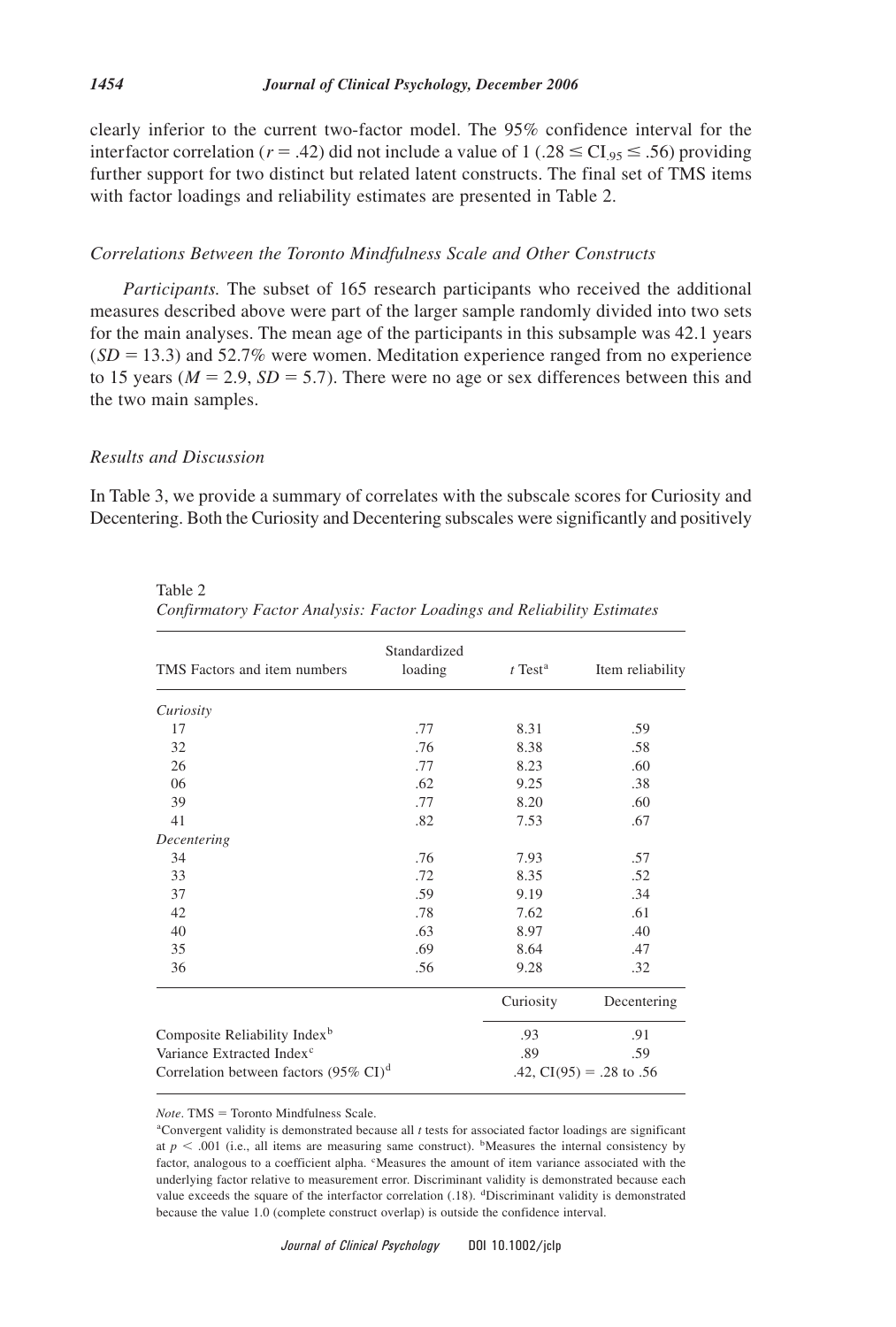| Table 3                                                       |
|---------------------------------------------------------------|
| Relationships Between the Toronto Mindfulness Scale (TMS) and |
| Other Measures in Sample 2 ( $n = 200$ )                      |

| <b>Measures</b> | Construct                        | Curiosity | Decentering |
|-----------------|----------------------------------|-----------|-------------|
| <b>TAS</b>      | Absorption                       | $31***$   | $22**$      |
| <b>SSAS</b>     | <b>Internal State Awareness</b>  | $.41***$  | 15          |
| <b>SSAS</b>     | Awareness of Surroundings        | $.16*$    | $21**$      |
| <b>CFO</b>      | Cognitive Failures               | .06       | $-16*$      |
| <b>RRO</b>      | Reflective Self-Awareness        | $23**$    | $42***$     |
| NEO-PI-R        | Openness to Experience           | .09       | $23**$      |
| <b>PMS</b>      | <b>Psychological Mindedness</b>  | $22**$    | $.19*$      |
| <b>SSAS</b>     | Self-Consciousness               | $.31***$  | $-.13$      |
| <b>DES</b>      | Dissociation                     | .06       | $-.04$      |
| <b>RRO</b>      | <b>Ruminative Self-Awareness</b> | .06       | $-.19$      |
| MC.             | Social Desirability              | .04       | .13         |

*Note*. TAS: Absorption = Tellegen Absorption Scale; SSAS: Internal State Awareness = Private subscale from the Situational Self-Awareness Scale; SSAS: Awareness of Surroundings = Surroundings subscale from the Situational Self-Awareness Scale; CFQ: Cognitive Failures = Cognitive Failures Questionnaire; RRQ: Reflective Self-Awareness = Reflection subscale of the Rumination-Reflection Questionnaire; NEO-PI-R: Openness to Experience Openness subscale of the NEO-PI-R; PMS: Psychological Mindedness Psychological Mindedness Scale; SSAS: Self-Consciousness Public subscale from the Situational Self-Awareness Scale; DES: Dissociation = Dissociative Experience Scale; RRQ: Ruminative Self-Awareness = Rumination subscale of the Rumination-Reflection Questionnaire and MC: Social Desirability = Marlow-Crowne Social Desirability Scale.

 $^{*}p < .05.$   $^{**}p < .01.$   $^{***}p < .001.$ 

correlated with absorption, and awareness of one's surroundings; however, only Curiosity was significantly correlated with awareness of internal states (thoughts and feelings). The two subscales did not correlate significantly with dissociation. Cognitive failures correlated negatively with Decentering but were not significantly correlated with Curiosity. Thus, the pattern of findings generally confirms that the TMS is measuring a heightened focus of attention to internal states and to a lesser degree one's environment.

Furthermore, both Curiosity and Decentering were significantly and positively correlated with reflective self-awareness and psychological mindedness. Interestingly, only the Decentering subscale was positively correlated with openness to experience, which reflects an open attitude towards one's experience. The two subscales did not correlate significantly with ruminative self-focused attention, self-consciousness, and social desirability, although there was a significant positive correlation of Curiosity with selfconsciousness. This pattern of findings suggests that the TMS is measuring a reflective, introspective self-awareness that is distinct from ruminative styles of self-focused attention or self-consciousness. Moreover, given the weakness of the significant correlations, the results of the correlation analyses support the discriminant validity of the TMS in relation to the other constructs.

Finally, to further examine the criterion validity of the TMS, we investigated whether or not the TMS scales would change with increased meditation experience. This information was available for 223 research participants, 130 and 92 men and women, respectively (one case was missing gender information), with an average age of 39.73 years  $(SE = 0.90)$ . Meditation type was categorized as mindfulness meditation (i.e., MBSR) or meditation in the Shambhala Buddhist tradition (Trungpa, 1988), and duration of meditation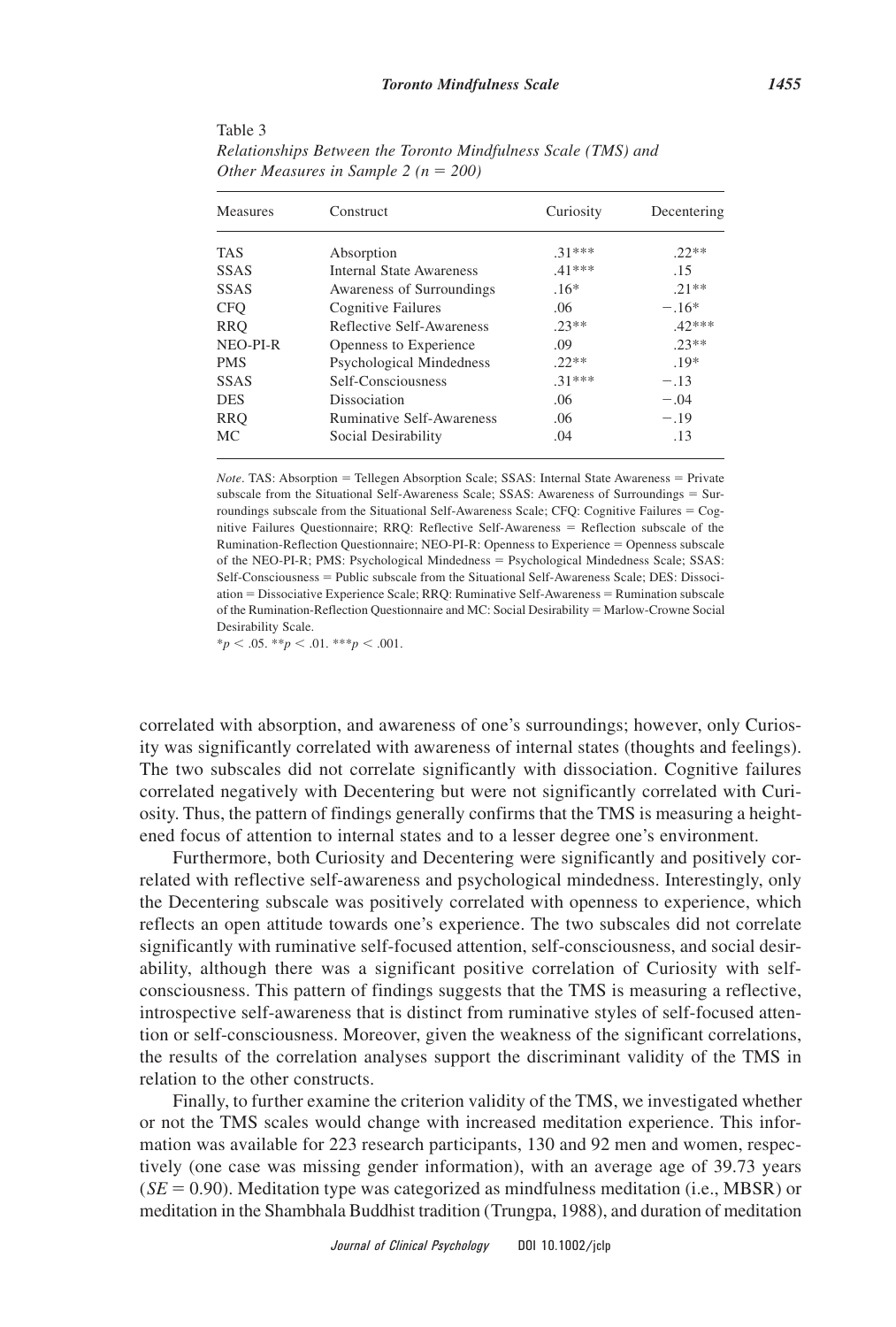experience was categorized as less versus more than one year. Of the 43 participants practicing mindfulness meditation, 20 had less than one year and 23 had more than one year of experience, and of the remaining 180 participants, 79 had less than a year and 101 had more than one year of experience. There were no significant differences in age or sex among the research participants.

We conducted a  $2 \times 2$  between subjects MANOVA on the Curious and Decentering scores with type (MBSR, Shambhala) and experience  $(< 1$  year,  $> 1$  year) as independent variables, adjusting for the nonorthogonality between the TMS scales. We entered the scales in the same order as they were defined in the factor analyses (i.e., Curious then Decentering). There was a significant Type  $\times$  Experience interaction effect,  $F(2,218)$  = 3.73,  $p = 0.025$ . To investigate the interaction effect on individual TMS scales, we performed a Roy–Bargmann stepdown analysis (Bock & Haggard, 1968). The stepdown analysis analyzed Curiosity in the first step followed by Decentering in the second step with Curiosity treated as a covariate. A unique contribution to explaining the joint differences in type and experience was made by the TMS Curiosity subscale, Stepdown  $F(1,219) = 7.31, p = .007$ , but not TMS Decentering. A simple effects analysis showed that the Type  $\times$  Experience interaction for TMS Curiosity was true for mindfulness practitioners only: Those with more than 1 year of experience scored significantly higher on TMS Curiosity than those with less than 1 year of experience ( $p = .027$ ).

A main multivariate effect was observed for experience,  $F(2,218) = 12.75$ ,  $p < .001$ and investigated using a Roy–Bargmann stepdown analysis (Bock & Haggard, 1968) on the dependent measures in priority with Curiosity followed by Decentering. The TMS Curiosity subscale was found to be unrelated to the amount of meditation experience as a main effect, but after covarying the effects of Curiosity, the TMS Decentering scores were found to be significantly higher for research participants with greater meditation experience, Stepdown  $F(1,218) = 25.27$ ,  $p < .001$ . Both mindfulness and Shambhala meditators with more than one year of experience scored higher on TMS Decentering  $(M = 27.10, SE = 0.80)$  than those with less than one year of experience  $(M = 21.75,$  $SE = 0.71$ ), with means adjusted for the effects of Curiosity used as a covariate (see Table 4).

In sum, mindfulness meditation experience was related to increased Curiosity scores (see Figure 1). In addition, both mindfulness and Shambhala meditators with greater experience demonstrated increased Decentering scores (see Figure 2).

|                      |       | $<$ 1 year experience |                  | $> 1$ year experience |       |     |  |
|----------------------|-------|-----------------------|------------------|-----------------------|-------|-----|--|
| Type of meditation   | M     | SD                    | $\boldsymbol{n}$ | M                     | SD    | n   |  |
| <b>TMS</b> Curiosity |       |                       |                  |                       |       |     |  |
| <b>Mindfulness</b>   | 16.42 | 9.42                  | 20               | 23.26                 | 8.54  | 23  |  |
| <b>Shambhala</b>     | 19.09 | 9.81                  | 79               | 16.67                 | 10.68 | 101 |  |
| TMS Decentering      |       |                       |                  |                       |       |     |  |
| Mindfulness          | 23.29 | 7.81                  | 20               | 28.70                 | 7.74  | 23  |  |
| Shambhala            | 21.43 | 7.77                  | 79               | 26.69                 | 8.37  | 101 |  |

Table 4 *Mean Toronto Mindfulness Scale (TMS) Curiosity and Decentering by Amount and Type of Meditation*

*Note*. Shambhala = Shambhala Buddhist.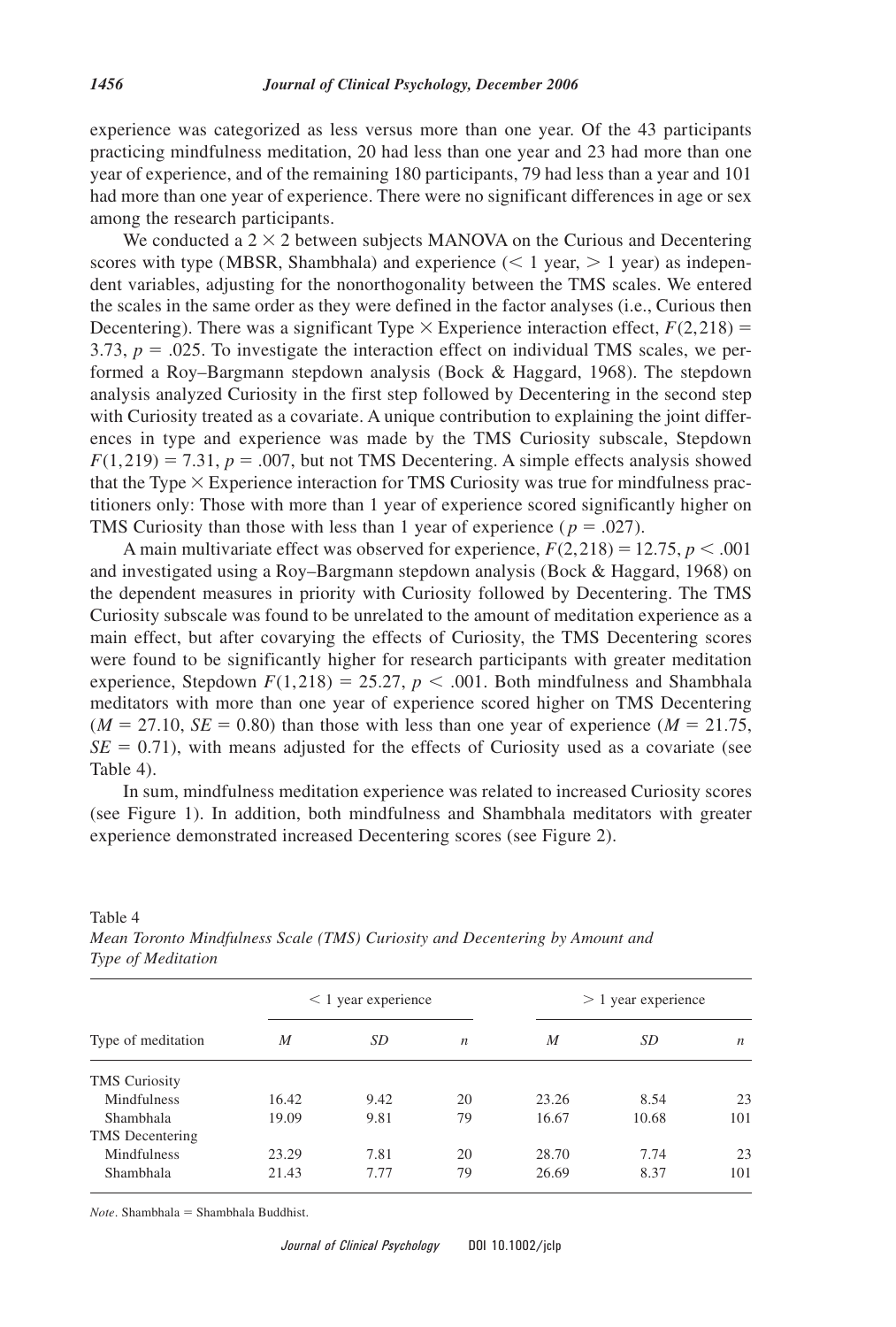

*Figure 1*. Mean Toronto Mindfulness Scale–Curiosity (plus standard error) by type and amount of meditation experience  $(N = 223)$ .



*Figure 2*. Mean Toronto Mindfulness Scale–Decentering (plus standard error) by amount of meditation experience  $(N = 223)$ .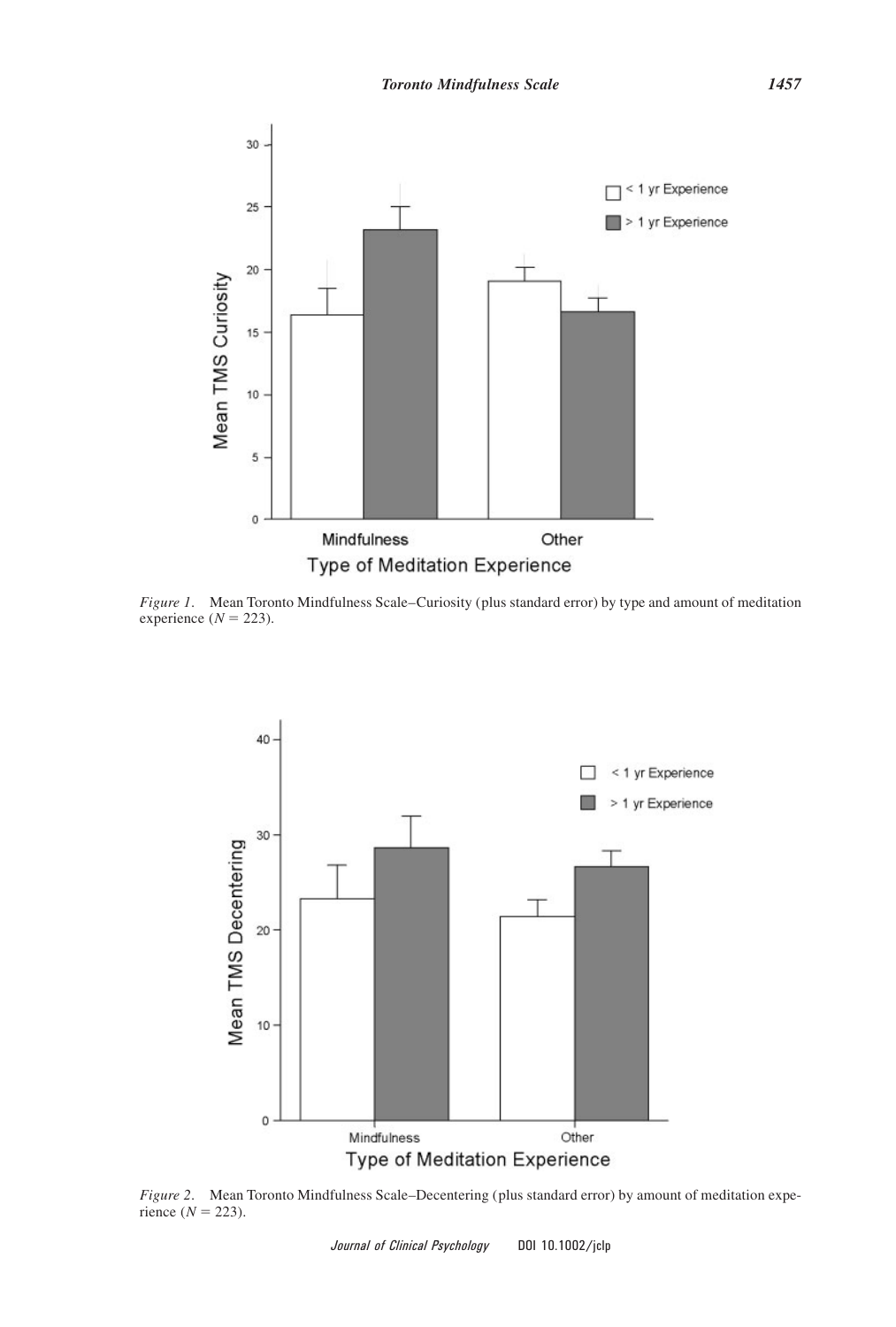#### Study 2: Criterion and Incremental Validity—Sensitivity to Treatment and Prediction of Treatment Outcome

In Study 2, we examined the validity of the TMS by studying samples of patients participating in mindfulness-based stress reduction (MBSR) programs. If the measure taps mindfulness as a state as hypothesized, and if the instrument is to be useful in research, it is necessary to demonstrate that the TMS is sensitive to change. Because MBSR was developed to assist patients in developing the capacity for mindfulness, their mindfulness scores on the TMS would be expected to increase from pre- to posttreatment. Study 2 was also undertaken to evaluate the incremental validity of the TMS over pretreatment levels of stress and symptoms in the prediction of stress and symptom levels at posttreatment. Increased mindfulness is thought to improve clinical outcomes (Kabat-Zinn, 1994). Thus, we hypothesized that increases in TMS scores from pretreatment to posttreatment would be associated with reduced stress and mood disturbances.

#### *Method*

*Participants.* Ninety-nine participants were recruited from MBSR programs offered at the University of Massachusetts Medical School (UMMS) in Worcester, Massachusetts (*n* 75), and the Department of Psychosocial Oncology at the Tom Baker Cancer Centre (TBCC) in Calgary, Alberta, Canada  $(n = 24)$ . Patients at UMMS had a range of conditions including general stress, anxiety disorder or primary depression, chronic pain disorder, diabetes, and multiple sclerosis. Patients at the TBCC consisted of patients with various cancer malignancies at all stages of illness (localized to metastatic). The data sets from the two settings were combined into a single sample. The mean age of the sample was 46.68 years ( $SD = 13.32$ ) with a range of 19 to 79 years. Women made up 67.5% of the sample.

#### *Interventions*

The 8-week MBSR program at UMMS followed the original manualized treatment developed by Kabat-Zinn (1984) and Kabat-Zinn et al. (1990). This program has been shown to be associated with general reductions in stress, anxiety, and depression in medical patients (e.g., Kabat-Zinn et al., 1985; Kabat-Zinn, Lipworth, Burney, & Sellers, 1987; Miller, Fletcher, & Kabat-Zinn, 1995). The treatment manual used at TBCC was based on the UMMS manual, but with modifications for cancer patients. The main modifications related to educational content (e.g., applying the skills to cope with cancer-related stress). A recent randomized controlled trial has demonstrated that the TBCC MBSR program significantly reduces stress and mood symptoms in cancer patients (Carlson, Ursuliak, Goodey, Angen, & Speca, 2001; Speca, Carlson, Goodey, & Angen, 2000). Both programs provided patients with training in various mindfulness meditation skills (e.g., body scan, sitting meditation, gentle yoga).

#### *Measures*

In addition to the TMS, the Perceived Stress Scale (PSS; Cohen, Kamarck, & Mermelstein, 1983) was used as a measure of subjective stress. Using the present sample, the coefficient alpha was .88.

The Brief Symptom Inventory (BSI; Derogatis, 1993) was used as a measure of psychopathology. This 53-item measure provides subscale scores of psychiatric symptoms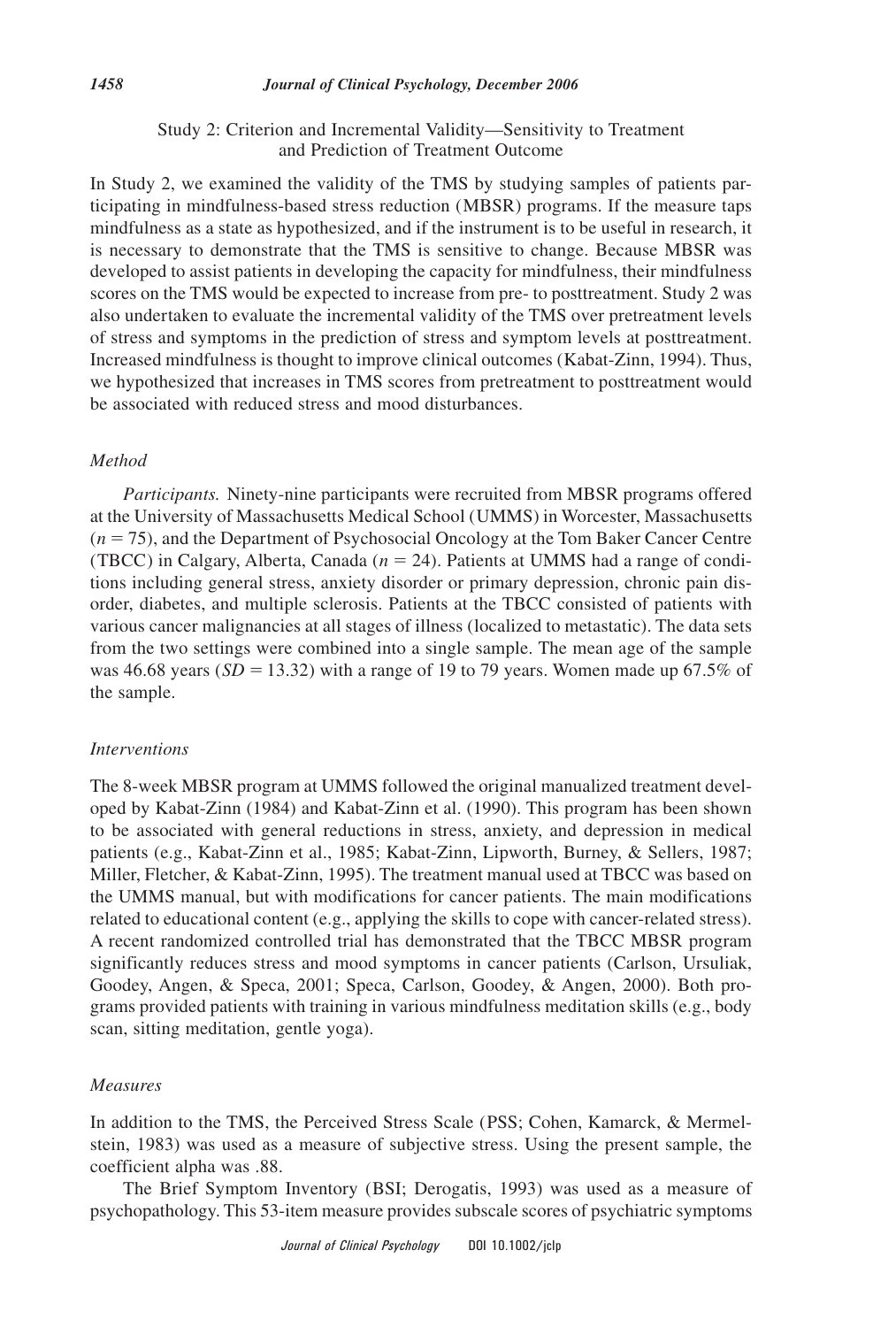and a composite score reflecting total level of psychological distress. The coefficient alpha for the BSI using this sample was .96.

#### *Procedure*

Participants were tested on two separate occasions, pre- and post-MBSR. Pretreatment testing occurred during an orientation session preceding the first treatment session. Posttreatment testing occurred immediately following the last session (participants stayed after the session ended). The procedures were identical at each testing period. Participants were first instructed to engage in a mindfulness meditation technique (sitting meditation), and asked to practice it for 15 minutes. Participants immediately completed the TMS and then the battery of outcome measures.

#### *Results and Discussion*

*Change in clinical outcome measures and TMS scores.* We examined changes in the clinical outcome measures from pre- to post-MBSR using paired *t* tests. All measures indicated a trend to wellness from pretreatment to posttreatment. The PSS and BSI scores decreased significantly and TMS Curiosity and Decentering subscales increased significantly (see Table 5).

*TMS scores and clinical outcome.* To test the incremental validity of the TMS, we used increases in Curiosity and Decentering scores as predictors for clinical outcome measures in a hierarchical linear regression analysis controlling for pretreatment clinical outcome scores.

Post-treatment BSI scores were treated as the dependent measure predicted by their associated pretreatment scores in the first step and in the second and third steps by residualized change scores for Curiosity and Decentering. After partialling out variance in posttreatment BSI associated with pretreatment BSI, the remaining variance was predictable by increases in TMS Decentering  $(r_p = -.22)$  but not TMS Curiosity. A similar result was found for outcome PSS scores using the same hierarchical linear regression procedure. Increases in TMS Curiosity were not associated with lowered PSS scores, but increases in TMS Decentering did in fact predict lower PSS scores at post-treatment partial  $r_p = -.36$  (see Table 6).

|                      | M     |       | SD   |       |             |      |  |
|----------------------|-------|-------|------|-------|-------------|------|--|
|                      | Pre-  | Post- | Pre- | Post- |             | d    |  |
| <b>PSS</b>           | 31.58 | 23.59 | 8.21 | 6.88  | $-10.73***$ | 1.05 |  |
| <b>BSI</b>           | 1.11  | 0.61  | 0.66 | 0.51  | $-9.81***$  | 0.85 |  |
| <b>TMS</b> Curiosity | 19.46 | 23.37 | 9.74 | 8.88  | $3.41**$    | 0.42 |  |
| TMS Decentering      | 19.15 | 24.01 | 8.41 | 7.91  | $5.07***$   | 0.60 |  |

Table 5 *Pretreatment and Posttreatment BSI, PSS, TMS Curiosity and Decentering (N 99)*

*Note*. PSS = Perceived Stress Scale, BSI = Brief Symptom Inventory.

 $** p < .01$ .  $*** p < .001$ ,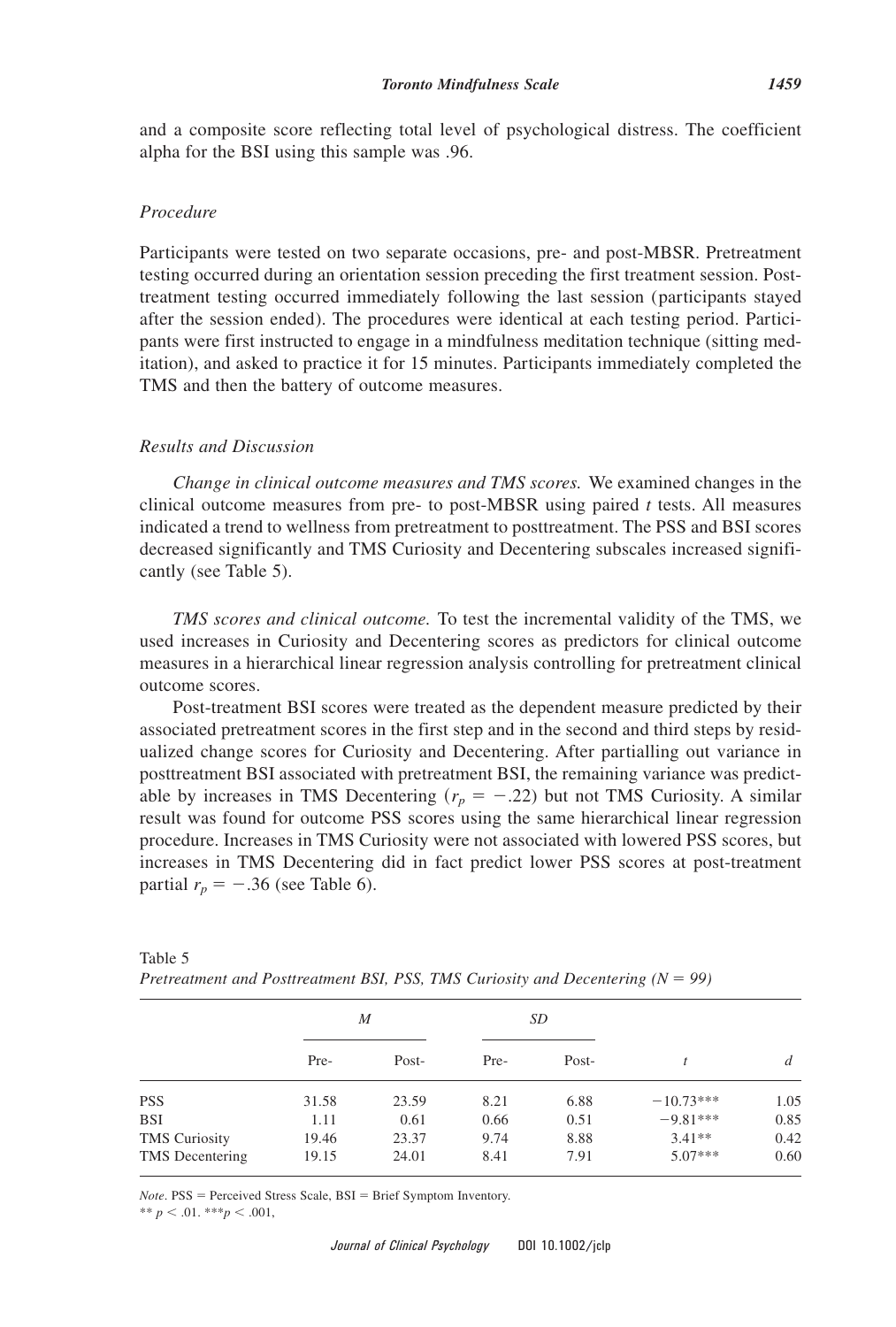Table 6

*Summary of Hierarchical Regression Analysis for Toronto Mindfulness Scale (TMS) Predicting Clinical Outcome (N 99)*

| Variable                       | B       | $SE$ $\beta$ | β          |
|--------------------------------|---------|--------------|------------|
| Posttreatment PSS <sup>a</sup> |         |              |            |
| Step 1                         |         |              |            |
| <b>Pretreatment PSS</b>        | .444    | .072         | .529***    |
| Step 2                         |         |              |            |
| <b>Pretreatment PSS</b>        | .447    | .072         | $.533***$  |
| Change in TMS Curiosity        | $-.081$ | .069         | $-.102$    |
| Step 3                         |         |              |            |
| <b>Pretreatment PSS</b>        | .437    | .068         | $.521***$  |
| Change in TMS Curiosity        | .132    | .086         | .165       |
| Change in TMS Decentering      | $-.371$ | .098         | $-.404***$ |
| Posttreatment BSI <sup>b</sup> |         |              |            |
| Step 1                         |         |              |            |
| Pre-treatment BSI              | .517    | .057         | $.675***$  |
| Step 2                         |         |              |            |
| Pre-treatment BSI              | .529    | .057         | $.691***$  |
| Change in TMS Curiosity        | $-.007$ | .004         | $-.123$    |
| Step 3                         |         |              |            |
| Pre-treatment BSI              | .517    | .056         | $.675***$  |
| Change in TMS Curiosity        | .001    | .006         | .021       |
| Change in TMS Decentering      | $-.015$ | .007         | $-.215*$   |

*Note*. PSS = Perceived Stress Scale; BSI = Brief Symptom Inventory.

<sup>a</sup>For Posttreatment PSS:  $R^2 = .280$  for Step 1;  $\Delta R^2 = .010$  for Step 2 ( $p = ns$ );  $\Delta R^2 = .092$ for Step 3 ( $p < .001$ ). *bFor Posttreatment BSI: R*<sup>2</sup> = .456 for Step1 ( $p < .001$ );  $\Delta R$ <sup>2</sup> = .015 for Step 2 ( $p = ns$ );  $\Delta R^2 = .026$  for Step 3 ( $p = .03$ ).  $*_{p}$  < .05. \*\*\* $p$  < .001.

#### General Discussion

The goal of this research was to develop and validate a self-report instrument measuring the capacity to invoke a mindfulness state. Results indicated that the TMS demonstrated high internal consistency. A two-factor structure (Curiosity, Decentering) was found in the initial sample and subsequently confirmed in a second sample. The relationships between the two TMS factors and other constructs were largely as expected. Mindfulness scores were positively but only weakly correlated with psychological constructs that included assessments of awareness, openness to experience, and curiosity about one's current experience. Conversely, mindfulness appears to be distinct from anxiously preoccupied or ruminative forms of self-focused attention. The criterion validity of the TMS was supported by demonstrating higher scores on both factors for participants after an 8-week MBSR group and in individuals with greater than one year versus less than one year of mindfulness meditation experience. Furthermore, Decentering showed incremental validity in the prediction of psychological distress.

At a descriptive level, the two factors of this empirically derived model are consistent with the second factor of a two-component mindfulness offered by Bishop et al. (2004), that is, an attentional quality characterized by a curious, open, accepting awareness of experience including bodily sensations, thoughts, or emotions. The items of Factor 1 (Curiosity) reflect an attitude of wanting to learn more about one's experiences. The items of Factor 2 (Decentering) reflect a shift from identifying personally with thoughts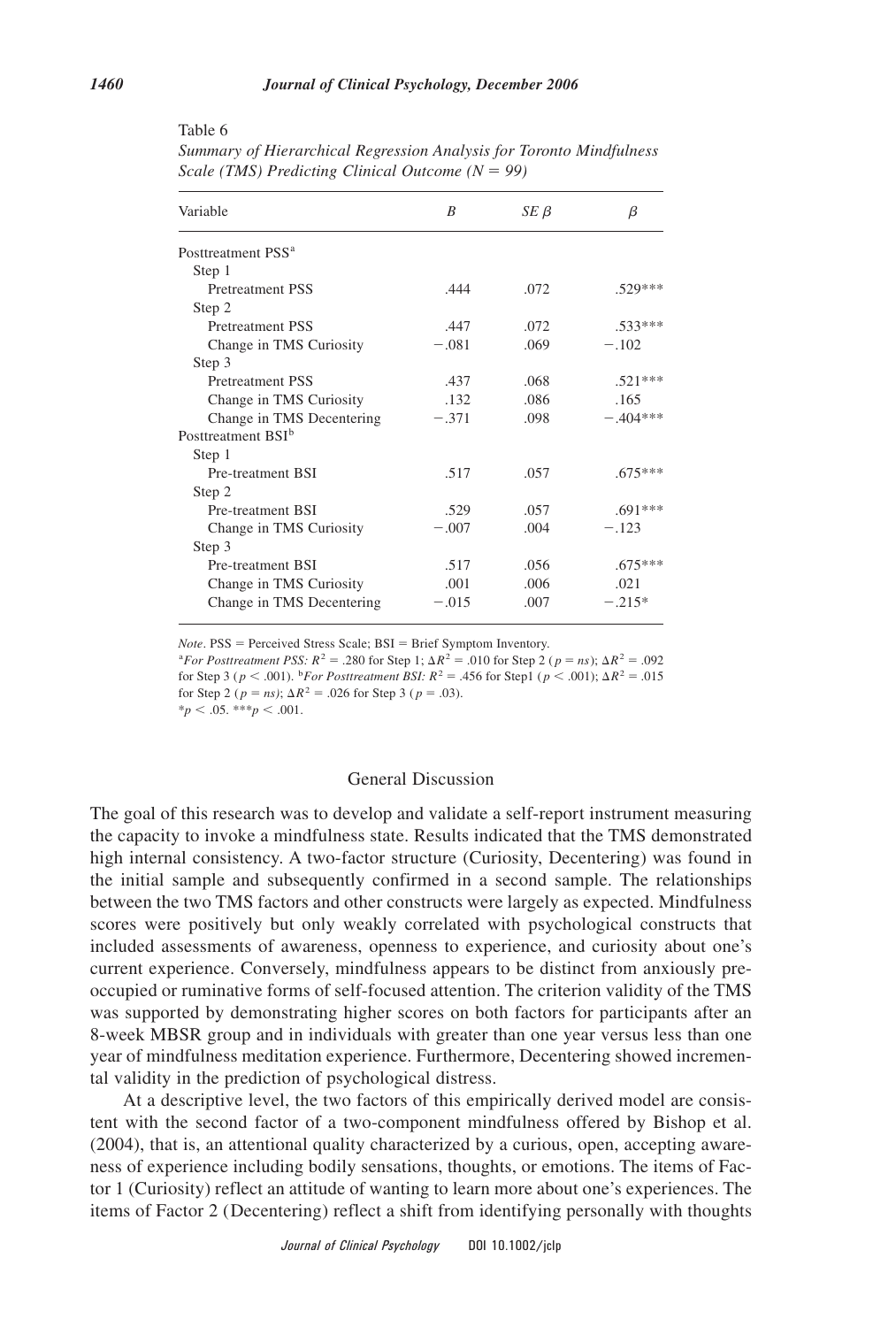and feelings to relating to one's experience in a wider field of awareness (Teasdale et al., 2002). However, our results did not provide support for the first component of Bishop et al.'s definition, that is, the active self-regulation of attention to immediate experience. The lack of support for the first component does not appear to be due to the lack of items reflecting attentional self-regulation in the original item pool (e.g., "I was paying attention to the 'here and now'"; "I was aware of what my mind was doing from moment to moment"; "I purposefully paid attention to each experience for the sake of seeing what I could learn about myself"). One possibility is that attentional self-regulation and the quality of that attention cannot be easily separated by self-report measures in that one cannot be curious, open or accepting about experiences that one has not brought their attention to. In support of this notion, the CAMS (Feldman et al., 2004) represents four factors (Attention, Awareness, Present-Focus, and Acceptance/Nonjudgment) that load on a single mindfulness factor. Similarly, the FMI (Buchheld et al., 2001) assesses nonjudgmental, open observation of present-moment experience that is best interpreted unidimensionally.

The findings of this study support a conceptualization of mindfulness that has at least two factors. In contrast, four currently available mindfulness questionnaires (e.g., MAAS, FMI, CAMS, and MQ) are comprised of just one factor. It is important to highlight, however, that the original form of the MAAS (Brown & Ryan, 2004) initially had an acceptance factor that was dropped as it demonstrated no incremental validity in predicting criterion measures. Furthermore, both the 12-item CAMS (Feldman et al., 2004) and the 30-item FMI (Buchheld et al., 2001) had four factors that were scored as a single factor due to weak psychometric properties of the four scales for each measure. Moreover, Baer, Smith, Hopkins, Krietemeyer, and Toney (2006) support the notion of mindfulness as a multifaceted construct in a recent investigation of the factor structure of mindfulness using items from these three mindfulness questionnaires along with the KIMS (Baer et al., 2004) and the MQ (Chadwick et al., 2005). Given that the various mindfulness questionnaires have been designed from different operational definitions and have been validated on a range of student and clinical samples, further research is required to investigate how the TMS relates to other mindfulness questionnaires and to better understand the nature of the construct.

The finding that Curiosity scores were associated with greater meditation experience among individuals trained in MBSR versus those that practiced Shambhala Buddhist meditation may provide further criterion related validity for the TMS. This finding is consistent with important differences in the instructional set associated with these two meditation practices. Non-secular mindfulness practice as typically taught in a clinical context encourages one to "investigate your distractions" (Rosenberg, 1998, pp. 170– 171), whereas in the Shambhala tradition one practices, in part, to gain greater degrees of concentration and attentional focus. When distractions do arise, practitioners are discouraged from taking an active investigative interest in the nature of their thoughts, feelings, or sensations, and urged to return to the primary focus of attention (Dunn, Hartigan,  $\&$ Mikulas, 1999; Goldstein, 2002).

Only the Decentering subscale showed incremental validity in the prediction of perceived stress and distress. The concept of decentering has previously been recognized as playing a central role underlying the efficacy of cognitive therapy (CT; Beck, Rush, Shaw, & Emory, 1979; Ingram & Holllon, 1986). A shift in one's cognitive perspective known as *decentering* or *disidentification* is thought to lead to a change in one's relationship to negative thoughts and feelings such that one can see negative thoughts and feelings simply as passing events in the mind rather than reflections of reality. If changes in Decentering scores can be shown to precede changes in criterion measures, the TMS may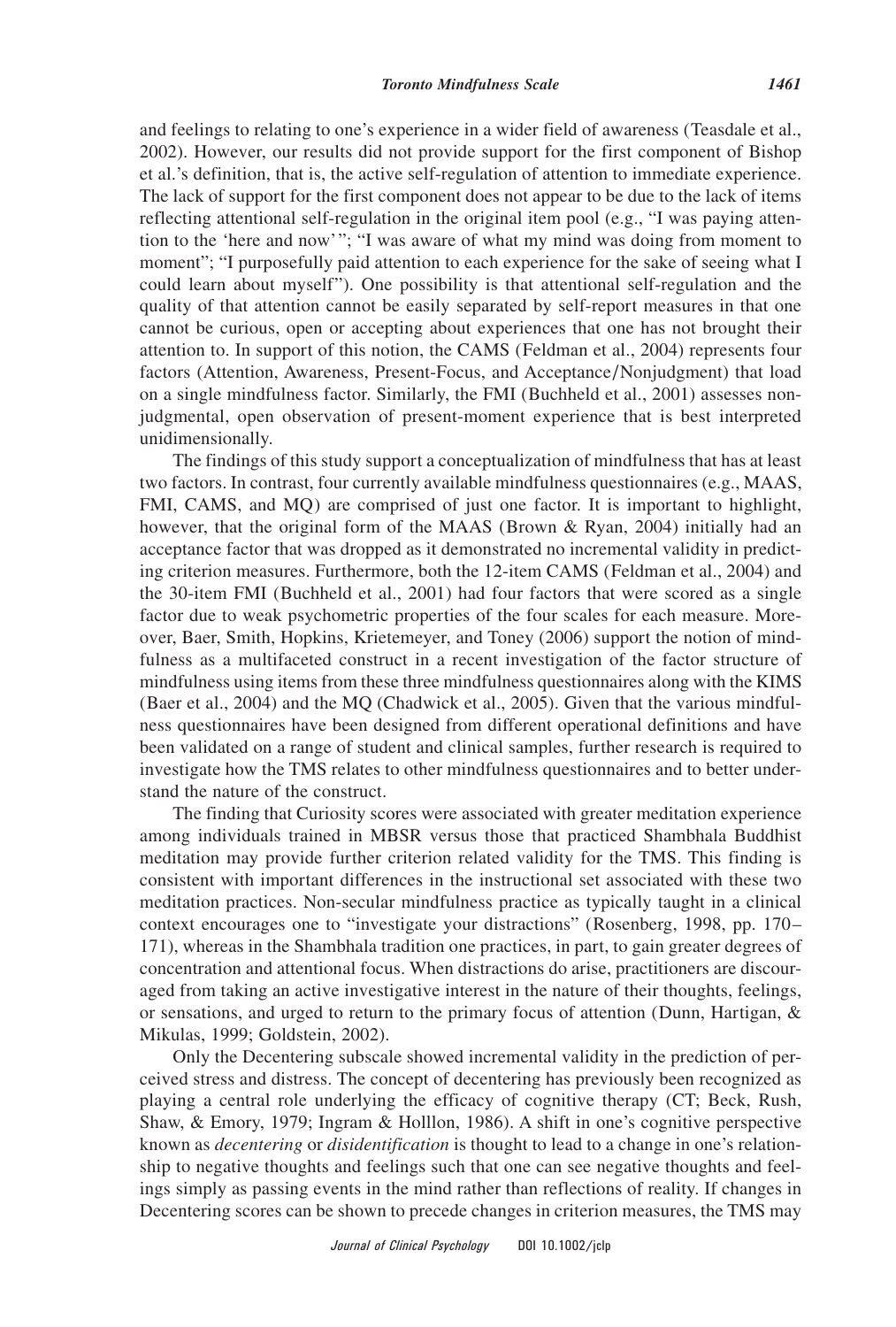prove useful in investigations of the mediating role of mindfulness in observed outcomes and in efforts to understand the psychological processes by which mindfulness reduces general stress and emotional distress levels. At 13 items, the TMS is brief (it typically requires only 3 minutes to complete the scale itself, see Appendix) and can be incorporated into mindfulness-based treatments with minimal intrusiveness or response burden.

There are a number of limitations to this study that need to be considered. First, the initial 15-item TMS was modified by deleting two items to improve the fit in the validation sample. Although we recognize that the findings that influenced our decision may have been due to the characteristics specific to the CFA sample, this one modification served to simplify the model (MacCallum et al., 1992). Although we felt justified in refitting this simpler model, evaluation with independent samples is required to further validate the 13-item TMS.

Second, although the procedure of assessing the subjective experience of mindfulness retrospectively in reference to an immediately preceding mindfulness meditation session increases the reliability of the measure, the results obtained may not be generalizable across mindfulness meditation sessions nor to mindfulness in everyday life. The TMS assesses the level of mindfulness during a single point in time and thus may not reflect a respondent's true or average capacity to evoke a state of mindfulness.Multiple testing periods should yield an indication of the ability to evoke a mindfulness state. In terms of using the TMS in evaluation research, we recommend multiple assessments of mindfulness at pre-, mid- and posttreatment to ensure reliable estimates of the respondent's ability to cultivate a state of mindfulness. This is because participants in meditation-based treatments may develop the capacity to evoke mindfulness generally, but may fail to do so effectively on a given testing session (e.g., at posttest for idiosyncratic reasons such as fatigue or extreme stress), resulting in misleading TMS scores. Further research is required to establish whether the ability to invoke a mindful state during meditation practice as measured by the TMS generalizes to the degree of mindfulness in everyday life.

Third, the frequency and duration of meditation sessions were not assessed for the experienced meditators. Thus, it is possible that there were significant variations in the practice level within this group. For example, four-year follow-up examinations of the practice behavior among individuals who completed MBSR programs at the University of Massachusetts have shown that many people who claim to formally meditate actually meditated less than once weekly for prolonged intervals or less than 3 times weekly for less than 15 minutes per session (Kabat-Zinn, Lipworth, Burney, & Sellers, 1987). Future research should include efforts to better characterize an individual's meditation practice.

In summary, our findings show that the TMS is a reliable and valid measure of mindfulness and depicts the latter as a state of curious, decentered awareness of one's experience that is operationally and conceptually distinct from anxiously preoccupied and ruminative states of self-focused attention. Thus, the TMS may be a useful instrument in investigations of the mediating role of mindful awareness in mindfulness-based interventions and observed patient outcomes.

#### References

- Applebaum, S. A. (1973). Psychological mindedness: Word, concept and essence. International Journal of Psychoanalysis, 54, 35– 46.
- Baer, R. A. (2003). Mindfulness training as a clinical intervention: A conceptual and empirical review. Clinical Psychology: Science and Practice, 10, 125–142.
- Baer, R. A., Smith, G. T., & Allen, K. B. (2004). Assessment of mindfulness by self-report: The Kentucky Inventory of Mindfulness Skills. Assessment, 11, 191–206.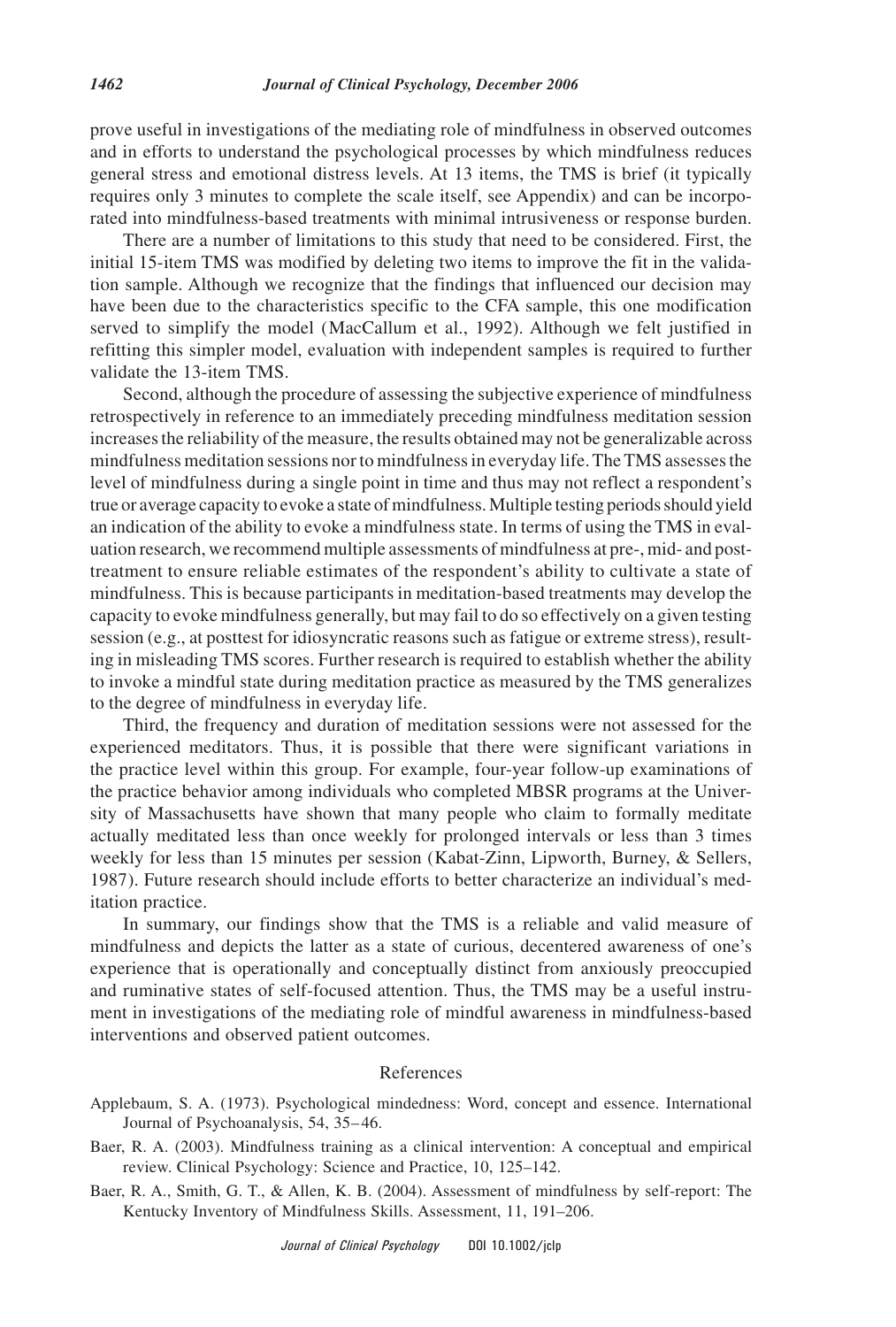- Baer, R. A., Smith, G. T., Hopkins, J., Krietemeyer, J., & Toney, L. (2006). Using self-report assessment methods to explore facets of mindfulness. Assessment, 13, 27– 45.
- Beck, A. T., Rush, A. J., Shaw, B. F., & Emery, G. (1979). Cognitive therapy of depression. New York: Guilford Press.
- Bentler, P. M. (1990). Comparative fit indexes in structural models. Psychological Bulletin, 107(2), 238–246.
- Bentler, P. M., & Bonett, D. G. (1980). Significance tests and goodness of fit in the analysis of covariance structures. Psychological Bulletin, 88, 588– 606.
- Bernstein, E. M., & Putnam, F. W. (1986). Development, reliability, and validity of a dissociation scale. Journal of Nervous and Mental Disease, 174, 727–735.
- Bishop, S., Lau, M., Shapiro, S., Carlson, L., Anderson, N., Carmody, J., et al. (2004). Mindfulness: A proposed operational definition. Clinical Psychology: Science and Practice, 11, 230–241.
- Bishop, S. R. (2002). What do we really know about mindfulness-based stress reduction? Psychosomatic Medicine, 64, 71–83.
- Bock, R. D., & Haggard, E. A. (1968). The use of multivariate analysis of variance in behavioral research. In D. K. Whitla (Ed.), Handbook of Measurement and Assessment in Behavioral Sciences. Reading, MA: Addison-Wesley.
- Breslin, F. C., Zack, M., & McMain, S. (2002). An information-processing analysis of mindfulness: Implications for relapse prevention in the treatment of substance abuse. Clinical Psychology: Science and Practice, 9, 275–299.
- Broadbent, D. E., Cooper, P. F., FitzGerald, P., & Parkes, K. R. (1982). The Cognitive Failures Questionnaire (CFQ) and its correlates. British Journal of Clinical Psychology, 21(Pt. 1),  $1 - 16$ .
- Brown, K. W., & Ryan, R. M. (2003). The benefits of beings present: Mindfulness and its role in psychological well-being. Journal of Personality and Social Psychology, 84, 822–848.
- Buchheld, N., Grossman, P., & Walach, H. (2001). Measuring mindfulness in insight meditation (Vipassana) and meditation-based psychotherapy: The development of the Freiberg Mindfulness Inventory (FMI). Journal for Meditation and Meditation Research, 1, 11–34.
- Buss, A. H. (1980). Self-consciousness and social anxiety. San Francisco: Freeman.
- Cardaciotto, L., & Herbert, J. D. (2005, November). The development of a bi-dimensional measure of mindfulness:The PhiladelphiaMindfulness Scale (PHLMS). Paper presented atthe 39thAnnual Convention of the Association for Behavioral and Cognitive Therapies, Washington, DC.
- Carlson, L. E., Ursuliak, Z., Goodey, E., Angen, M., & Speca, M. (2001). The effects of a mindfulness meditation-based stress reduction program on mood and symptoms of stress in cancer outpatients: 6-month follow-up. Supportive Care in Cancer, 9, 112–123.
- Chadwick, P., Hember, M., Mead, S., Lilley, B., & Dagnan, D. (2005). Responding mindfully to unpleasant thoughts and images: Reliability and validity of the Mindfulness Questionnaire. Unpublished manuscript, University of Southampton Royal South Hants Hospital, UK.
- Clark, L. A., & Watson, D. (1995). Constructing validity: Basic issues in objective scale development. Psychological Assessment, 7, 309–319.
- Cohen, S., Kamarck, T., & Mermelstein, R. (1983). A global measure of perceived stress. Journal of Health and Social Behavior, 24, 385–396.
- Conte, H. R., Plutchik, R., Jung, B. B., Picard, S., Karasu, T. B., & Lotterman, A. (1990). Psychological mindedness as a predictor of psychotherapy outcome: A preliminary report. Comprehensive Psychiatry, 31, 426-431.
- Conte, H. R., Ratto, R., & Karasu, T. B. (1996). The psychological mindedness scale. Journal of Psychotherapy Practice and Research, 5, 250–259.
- Costa, P. T., & McCrae, R. R. (1992). Revised NEO Personality Inventory (NEO PI-R) and NEO Five-Factor Inventory (NEO-FFI): Professional manual. Odessa: Psychological Assessment Resources, Inc.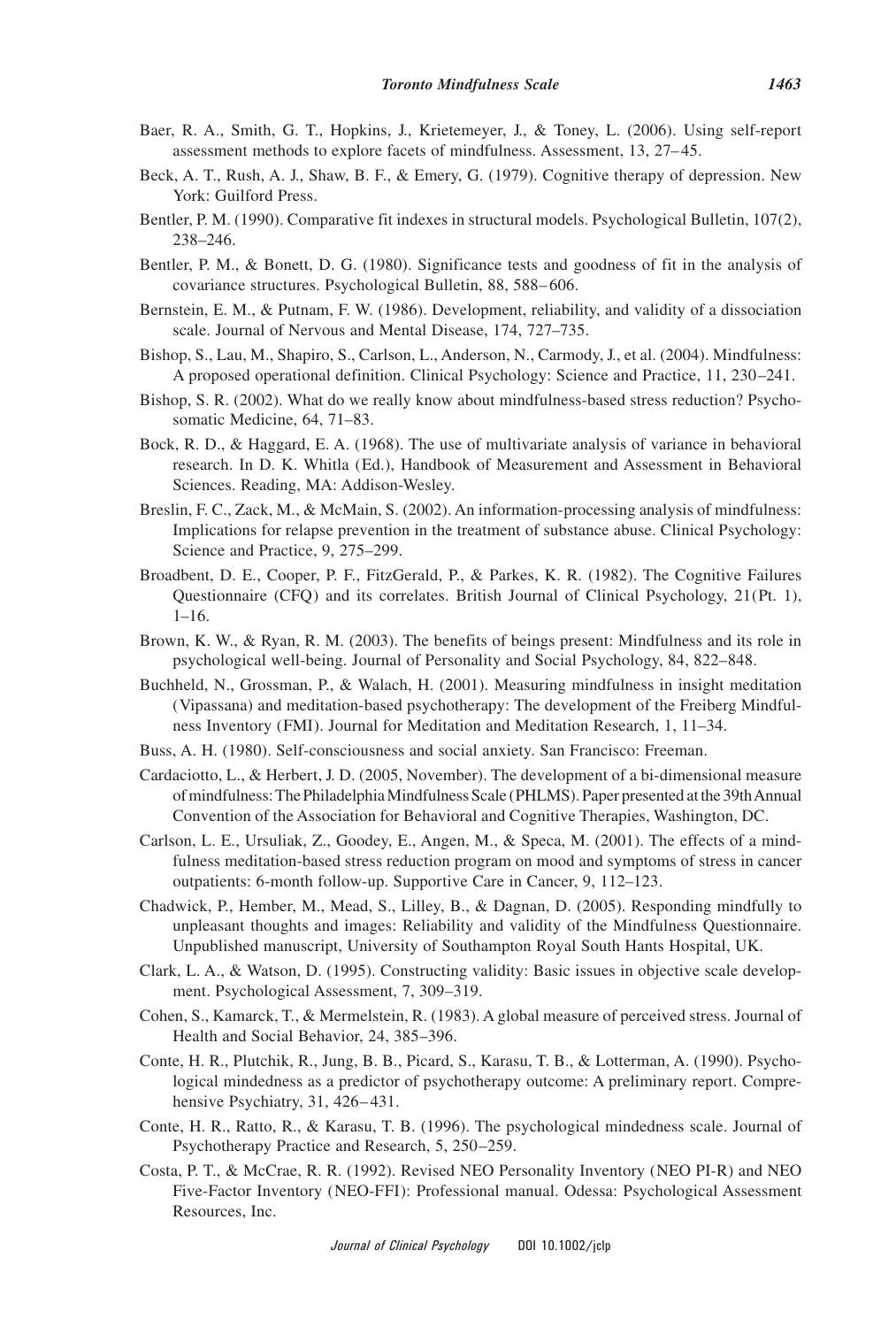- Crowne, D. P., & Marlowe, D. (1960). A new scale of social desirability independent of psychopathology. Journal of Consulting Psychology, 24, 349–354.
- Derogatis, L. R. (1993). BSI Brief Symptom Inventory. Administration, scoring, and procedures manual (4th ed.) Minneapolis: National Computer Systems.
- Dunn, B. R., Hartigan, J. A., & Mikulas, W. (1999). Concentration and mindfulness meditations: Unique forms of consciousness? Applied Psychophysiology and Biofeedback, 24, 147–165.
- Ericsson, K. A., & Simon, H. A. (1980). Verbal reports as data. Psychological Review, 87, 215–251.
- Fabrigar, L. R., Duane, T. W., MacCallum, R. C., & Strahan, E. J. (1999). Evaluating the use of factor analysis in Psychological Research. Psychological Methods, 4, 272–299.
- Feldman, G. C., Hayes, A. M., Kumar, S. M., Greeson, J. M., & Laurenceau, J. P. (in press). Mindfulness and emotion regulation: The development and initial validation of the Cognitive and Affective Mindfulness Scale-Revised (CAMS-R). Journal of Psychopathology and Behavioral Assessment.
- Feldman, G. C., Hayes, A. M., Kumar, S. M., Kamholz, B. W., Greeson, J. M., & Laurenceau, J. (2005, November). Assessing mindfulness in the context of emotion regulation: The Revised Cognitive and Affective Mindfulness Scale (CAMS-R). Paper presented at the 39th Annual Convention of the Association for Behavioral and Cognitive Therapies, Washington, DC.
- Germer, C. K. (2005). Mindfulness: What is it: What does it matter? In C. K. Germer, R. D. Siegel, & P. R. Fulton (Eds.), Mindfulness and psychotherapy. New York: Guilford Press.
- Goldstein, J. (2002) One dharma: The emerging western Buddhism. San Fransisco: Harper.
- Govern, J. M., & Marsch, L. A. (2001). Development and validation of the situational selfawareness scale. Consciousness and Cognition, 10, 366–378.
- Grossman, P., Niemann, L., Schmidt, S., & Walach, H. (2004). Mindfulness-based stress reduction and health benefits: A meta-analysis. Journal of Psychosomatic Research, 57, 35– 43.
- Hatcher, L. (1994). A step-by-step approach to using SAS for factor analysis and structural equation modeling. Cary, NC: SAS Institute, Inc.
- Hayes, S. C., Strosahl, K. D., & Wilson, K. G. (1999). Acceptance and commitment therapy. New York: Guilford Press.
- Ingram, R. E., & Hollon, S. D. (1986). Cognitive therapy of depression from an information processing perspective. In R. E. Ingram (Ed.), Information processing approaches to clinical psychology (pp. 259–281). San Diego: Academic Press.
- Kabat-Zinn, J. (1984). An outpatient program in behavioral medicine for chronic pain patients based in the practice of mindfulness meditation: Theoretical considerations and preliminary results. General Hospital Psychiatry, 4, 33– 47.
- Kabat-Zinn, J. (1990). Full catastrophe living: Using the wisdom of your body and mind to face stress, pain, and illness. New York: Dell Publishing.
- Kabat-Zinn, J. (1994). Wherever you go, there you are: Mindfulness meditation in everyday life. New York: Hyperion.
- Kabat-Zinn, J. (1998). Meditation. In J. C. Holland (Ed.), Psycho-oncology (pp. 767–779). New York: Oxford University Press.
- Kabat-Zinn, J., Lipworth, L., & Burney, R. (1985). The clinical use of mindfulness meditation for the self-regulation of chronic pain. Journal of Behavioral Medicine, 8, 163–190.
- Kabat-Zinn, J., Lipworth, L., Burney, R., & Sellers, W. (1987). Four-year follow-up of a meditationbased program for the self-regulation of chronic pain: Treatment outcomes and compliance. Clinical Journal of Pain, 2, 159–173.
- Kabat-Zinn, J., Massion, M. D., Kristeller, J., Peterson, L. G., Fletcher, K. E., Pbert, L., et al. (1992). Effectiveness of a meditation-based stress reduction program in the treatment of anxiety disorders. American Journal of Psychiatry, 149, 936–943.
- Klinger, E. (1978). Modes of normal conscious flow. In K. S. Pope & J. L. Singer (Eds.), The stream of consciousness: Scientific investigations into the flow of human experience (pp. 225– 258). New York: Wiley.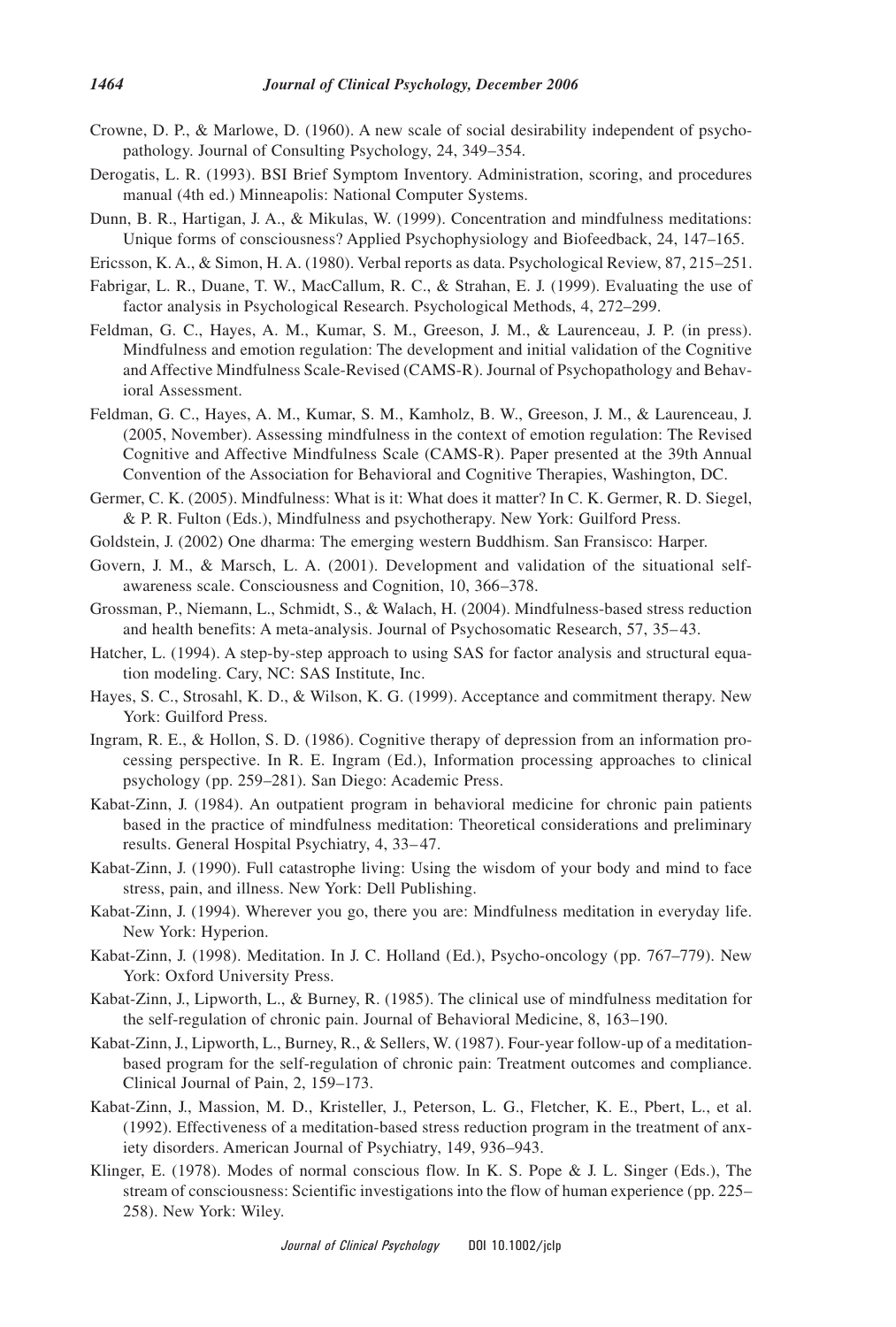- Kristeller, J. L., & Hallett, B. (1999). Effects of a meditation-based intervention in the treatment of binge eating. Journal of Health Psychology, 4, 357–363.
- Linehan, M. M. (1993). Cognitive–behavioral treatment of borderline personality disorder. New York: Guilford Press.
- Linehan, M. M. (1994). Acceptance and change: The central dialectic in psychotherapy. In S. C. Hayes, N. S. Jacobson, V. M. Follette, & M. J. Dougher (Eds.), Acceptance and change: Content and context in psychotherapy (pp. 73–86). Reno, NV: Context Press.
- Linehan, M. M., Armstrong, H. E., Suarez, A., Allmon, D., & Heard, H. L. (1991). Cognitive– behavioral treatment of chronically parasuicidal borderline patients. Archives of General Psychiatry, 48, 1060–1064.
- MacCallum, R. C., Roznowski, M., & Necowitz, L. B. (1992). Model modifications in covariance structure analysis: the problem of capitalization on chance. Psychological Bulletin, 111, 490–504.
- MacCallum, R. C., Widaman, K. F., Zhang, S., & Hong, S. (1999). Sample size in factor analysis. Psychological Methods, 4, 231–251.
- Marlatt, G. A. (2002). Buddhist philosophy and the treatment of addictive behavior. Cognitive and Behavioral Practice, 9, 42–50.
- Marsh, H. W., Balla, J. R., & McDonald, R. P. (1988). Goodness of fit indexes in confirmatory factor analysis: The effect of sample size. Psychological Bulletin, 103, 391–410.
- McCrae, R. R., & Costa, P. T. (1985). Openness to experience. In R. Hogan & W. H. Jones (Eds.), Perspectives in personality (pp. 145–172). Greenwich, CT: JAI Press.
- Miller, J. J., Fletcher, K., & Kabat-Zinn, J. (1995). Three-year follow-up and clinical implications of a mindfulness meditation-based stress reduction intervention in the treatment of anxiety disorders. General Hospital Psychiatry, 17, 192–200.
- Nolen-Hoeksema, S. (1991). Responses to depression and their effects on the duration of depressive episodes. Journal of Abnormal Psychology, 100, 569–582.
- Putnam, F. W. (1985). Dissociation as a response to extreme trauma. In R. P. Kluft (Ed.), Childhood antecedents of multiple personality (pp. 65–97). Washington DC: American Psychiatric Press.
- Pyszczynski, T., & Greenberg, J. (1987). Self-regulatory perseveration and the depressive selffocusing style: A self-awareness theory of reactive depression. Psychological Bulletin, 102, 122–138.
- Roche, S. M., & KcConkey, K. M. (1990). Absorption: Nature, assessment, and correlates. Journal of Personality and Social Psychology, 59, 91–101.
- Roemer, L., & Orsillo, S. M. (2002). Expanding our conceptualization of a treatment for generalized anxiety disorder: Integrating mindfulness/acceptance-based approaches with existing cognitive–behavioral models. Clinical Psychology Science and Practice, 9, 54–68.
- Rosenberg, L. (1998). Breath by breath: The liberating practice of insight meditation. Boston: Shambhala Publications, Inc.
- Salmon, P. G., Santorelli, S. F., & Kabat-Zinn, J. (1998). Intervention elements in promoting adherence to mindfulness-based stress reduction programs in the clinical behavioral medicine setting. In S. A. Shumaker, E. B. Schron, J. K. Ockene, & W. L. Bee (Eds.), Handbook of health behavior change (2nd ed., pp. 239–268). New York: Springer.
- SAS Institute, Inc. (1998). SAS/STAT user's guide (Version 7-1) [Computer software]. Cary, NC: Author.
- Segal, Z. V., Williams, J. M. G., & Teasdale, J. D. (2002). Mindfulness-based cognitive therapy for depression: A new approach to preventing relapse. New York: Guilford Press.
- Shapiro, S., & Schwartz, G. (1999). Intentional systemic mindfulness: An integrative model for self-regulation and health. Advances in Mind-Body Medicine, 15, 128–134.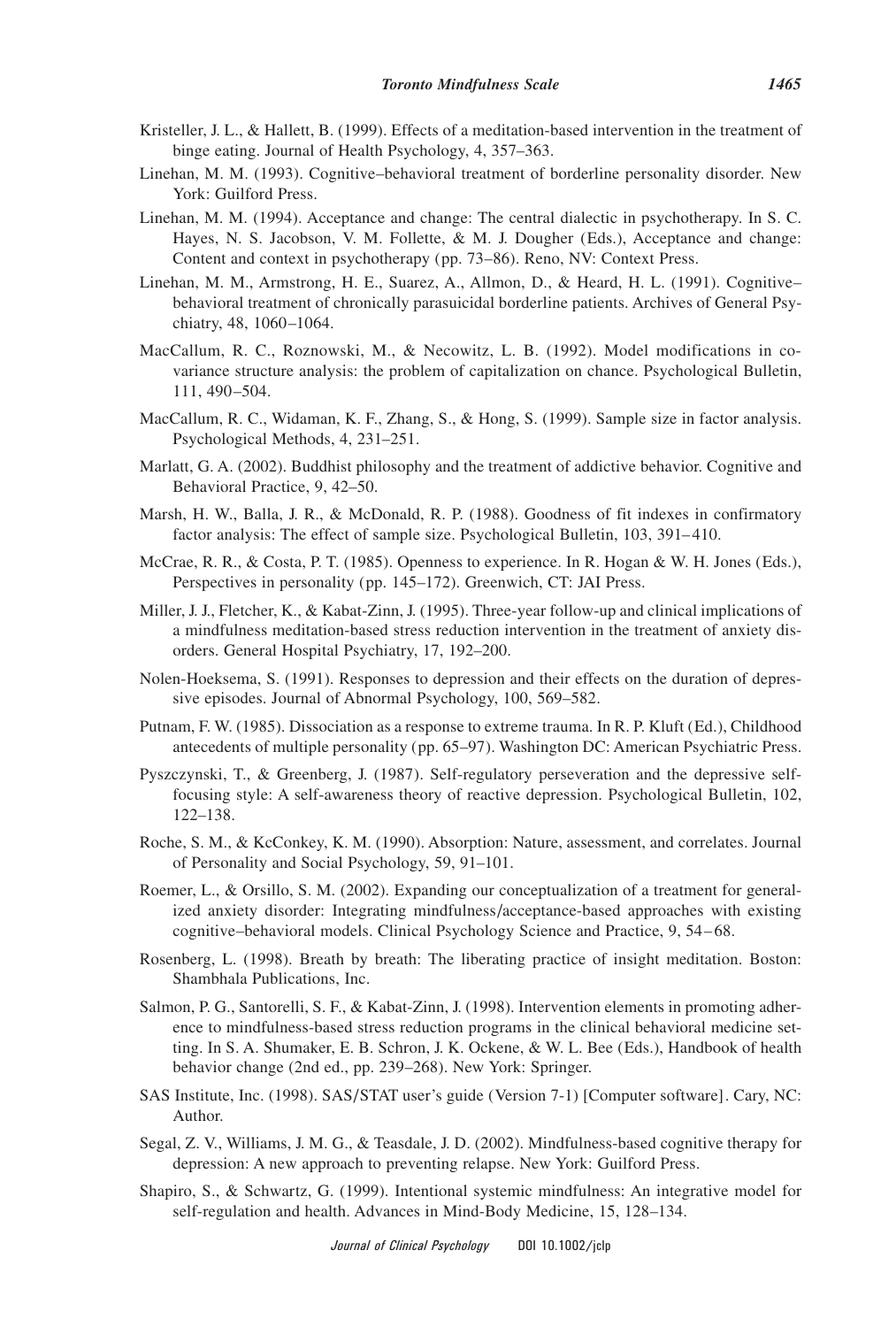- Shapiro, S. L., & Schwartz, G. E. (2000). The role of intention in self-regulation: Toward intentional systemic mindfulness. In M. Boekaerts, P. R. Pintrich, & M. Zeidner (Eds.), Handbook of self-regulation (pp. 253–273). New York: Academic Press.
- Shapiro, S. L., Schwartz, G. E., & Bonner, G. (1998). Effects of mindfulness-based stress reduction on medical or premedical students. Journal of Behavioral Medicine, 21, 581–599.
- Singer, J. L., & Kolligian, J., Jr. (1987). Personality: Developments in the study of private experience. Annual Review of Psychology, 38, 533–574.
- Smith, J. C. (1975). Meditation as psychotherapy: A review of the literature. Psychological Bulletin, 82, 558–564.
- Speca, M., Carlson, L. E., Goodey, E., & Angen, M. (2000). A randomized, wait-list controlled clinical trial: The effect of a mindfulness meditation-based stress reduction program on mood and symptoms of stress in cancer outpatients. Psychosomatic Medicine, 62, 613–622.
- Teasdale, J. D. (1999). Metacognition, mindfulness and the modification of mood disorders. Clinical Psychology and Psychotherapy, 6, 146–155.
- Teasdale, J. D., Moore, R. G., Hayhurst, H., Pope, M., Williams, S., & Segal, Z. V. (2002). Metacognitive awareness and prevention of relapse in depression: Empirical evidence. Journal of Consulting and Clinical Psychology, 70, 275–287.
- Teasdale, J. D., Segal, Z. V., Williams, J. M. G., Ridgeway, V. A., Soulsby, J., & Lau, M. A. (2000). Prevention of relapse/recurrence in major depression by mindfulness-based cognitive therapy. Journal of Consulting and Clinical Psychology, 68, 615–623.
- Tellegen, A. (1982). Content categories: Absorption items (Revised). Unpublished manuscript, University of Minnesota, Minneapolis.
- Tellegen, A., & Atkinson, G. (1974). Openness to absorbing and self-altering experiences ("absorption"), a trait related to hypnotic susceptibility. Journal of Abnormal Psychology, 83, 268–277.
- Trapnell, P. D., & Campbell, J. D. (1999). Private self-consciousness and the five-factor model of personality: Distinguishing rumination from reflection. Journal of Personality and Social Psychology, 76, 284–304.
- Trungpa, C. (1988). Shambala: The sacred path of the warrior. Boston: Shambala Publications.
- Wolfsdorf, B. A., & Zlotnick, C. (2001). Affect management in group therapy for women with posttraumatic stress disorder and histories of childhood sexual abuse. Journal of Clinical Psychology, 57, 169–181.

#### Appendix

#### *Toronto Mindfulness Scale*

| Instructions: We are interested in what you just experienced. Below is a<br>list of things that people sometimes experience. Please read each statement.<br>Next to each statement are five choices: "not at all," "a little," "moderately,"<br>"quite a bit," and "very much." Please indicate the extent to which you agree<br>with each statement. In other words, how well does the statement describe<br>what you just experienced, just now? | 긓<br>$\overline{a}$<br>Not | Moderately                  | bit<br>ಡ<br><b>Ouite</b> | much<br>Very |
|----------------------------------------------------------------------------------------------------------------------------------------------------------------------------------------------------------------------------------------------------------------------------------------------------------------------------------------------------------------------------------------------------------------------------------------------------|----------------------------|-----------------------------|--------------------------|--------------|
| 1. I experienced myself as separate from my changing thoughts<br>and feelings.                                                                                                                                                                                                                                                                                                                                                                     | $\Omega$                   | $\overline{2}$              | 3                        |              |
| 2. I was more concerned with being open to my experiences than control-<br>ling or changing them.                                                                                                                                                                                                                                                                                                                                                  | $\Omega$                   | $\overline{2}$              | 3                        |              |
| 3. I was curious about what I might learn about myself by taking notice of<br>how I react to certain thoughts, feelings or sensations.                                                                                                                                                                                                                                                                                                             | $\Omega$                   | $\mathcal{D}_{\mathcal{L}}$ | 3                        |              |